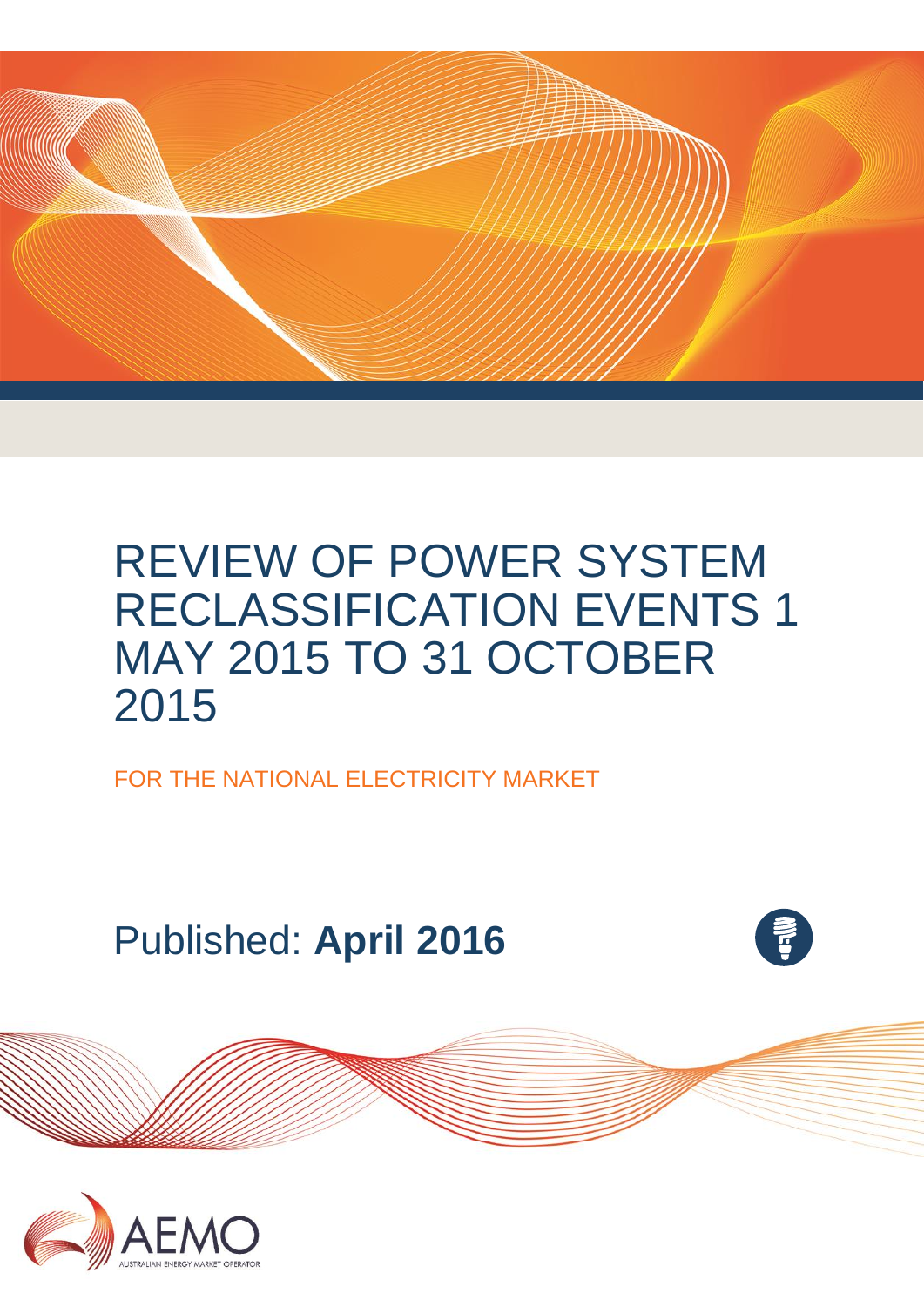

## IMPORTANT NOTICE

#### **Purpose**

AEMO has prepared this document to review power system reclassification events in the National Electricity Market for the period 1 May 2015 to 31 October 2015.

#### **Disclaimer**

This document or the information in it may be subsequently updated or amended. This document does not constitute legal or business advice, and should not be relied on as a substitute for obtaining detailed advice about the National Electricity Law, the National Electricity Rules, or any other applicable laws, procedures or policies. AEMO has made every effort to ensure the quality of the information in this document but cannot guarantee its accuracy or completeness.

Accordingly, to the maximum extent permitted by law, AEMO and its officers, employees and consultants involved in the preparation of this document:

- make no representation or warranty, express or implied, as to the currency, accuracy, reliability or completeness of the information in this document; and
- are not liable (whether by reason of negligence or otherwise) for any statements or representations in this document, or any omissions from it, or for any use or reliance on the information in it.

© 2016. The material in this publication may be used in accordance with the [copyright permissions](http://www.aemo.com.au/en/About-AEMO/Copyright-Permissions) on AEMO's website.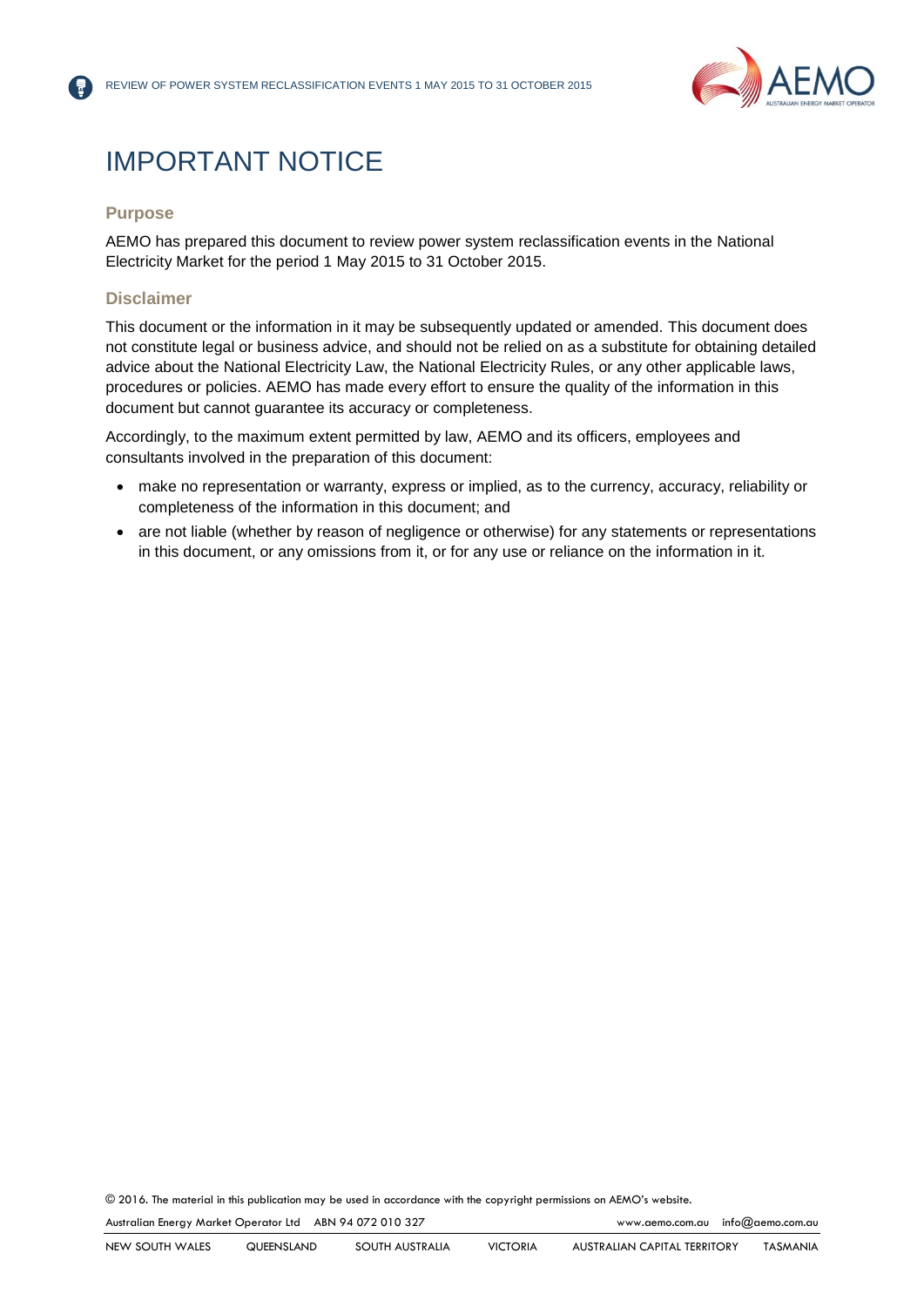

### 1. INTRODUCTION

This report sets out AEMO's reasons for all decisions to re-classify *non-credible contingency events* to *credible contingency events* under National electricity Rules (NER) clause 4.2.3A(i).

AEMO is required to issue such a report every six months. This report covers the period from 1 May 2015 to 31 October 2015.

In accordance with 4.2.3A(i) the report:

- (1) Must include an explanation of how AEMO applied the criteria established in accordance with clause 4.2.3B for each of these decisions.
- (2) May also include AEMO's analysis of re-classification trends during the relevant period and its appraisal of the appropriateness and effectiveness of the relevant criteria applied in the case of each reclassification decision.

In this document, a word or phrase in *this style* has the same meaning as given to that term in the NER.

### 2. OVERVIEW

AEMO correctly applied the reclassification criteria from 1 May 2015 to 31 October 2015. AEMO appropriately reclassified *non-credible contingency events* as credible based on the established criteria in SO\_OP3715<sup>1</sup> for bushfires, lightning or other reasons. AEMO notified *Market Participants*, via *Market Notices*<sup>2</sup> , of the reasons for reclassifying *non-credible contingency events*.

The number of reclassification events in this reporting period has increased compared with historical winter trends. The established criteria remains appropriate for reclassifying *non-credible contingency events*.

### 3. AEMO'S ROLE

The power system is operated such that it will remain in a *satisfactory operating state*<sup>3</sup> for the loss of single elements in the *transmission network*. These events are defined as *credible contingency events*<sup>4</sup> and include:

- Unexpected loss of a single *transmission line*, *transformer* or *reactive plant*.
- Unexpected loss of a single *generating unit*.

AEMO considers the occurrence of these events to be reasonably possible and will ensure contingency plans are in place to minimise impact on the power system following a *credible contingency event*.

A *non-credible contingency event* is a *contingency event* other than a *credible contingency event*. Examples include:

- Three phase electrical faults.
- The trip of any busbar in the transmission network.
- The trip of more than one transmission element.

Refer to NER 4.2.3

l

<sup>1</sup> [http://aemo.com.au/Electricity/Policies-and-Procedures/System-Operating-Procedures/Power-System-Security-Guidelines-SO\\_OP3715.](http://aemo.com.au/Electricity/Policies-and-Procedures/System-Operating-Procedures/Power-System-Security-Guidelines-SO_OP3715)

<sup>2</sup> A Market Notice is an email notification issued in real time by AEMO to market participants. Market Notices are also published on AEMO's web site. Refer to NER 4.2.2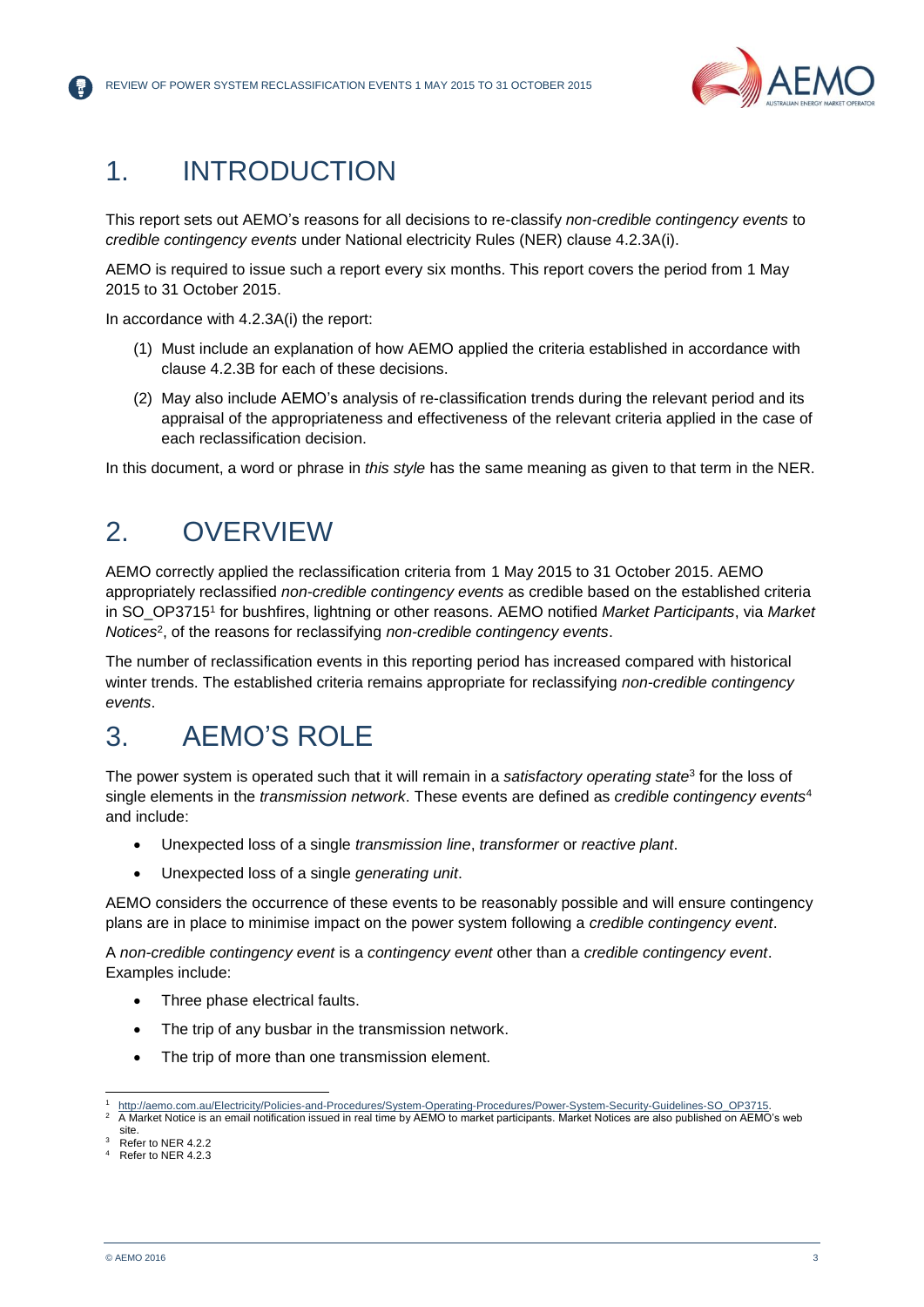

- The trip of *transmission plant* in a manner not considered likely (e.g. a *transmission line* that trips at one end only).
- The trip of multiple *generating units*.
- The trip of more than one *load* block where the combined *load* lost exceeds that at which would normally be considered a *credible contingency event* in that region.

AEMO does not normally operate the power system such that it will remain in a *satisfactory operating state* following a non-credible contingency, as the likelihood of this occurrence is low.

AEMO may reclassify a *non-credible contingency event* as a *credible contingency event* if the risk of this event impacting the power system is increased due to *abnormal conditions*. *Abnormal conditions* may include severe weather conditions, lightning and bushfires.

### 4. RECLASSIFICATION CRITERIA

AEMO has developed criteria for determining if a *non-credible contingency event* should be reclassified as credible. This criteria is defined in AEMO's Power System Security Guidelines SO\_OP3715 as per NER Clause 4.2.3B. AEMO has developed criteria for reclassifying events due to:

- Bushfires.
- Lightning.
- Other (pollution, protection and control issues, advice from Participants).

The following section analyses how AEMO reclassified *non-credible contingency events* based on this criteria for 1 May 2015 to 31 October 2015.

#### 4.1 Review of reclassification criteria

AEMO is currently reviewing the reclassification criteria relating to lightning and bushfires, details of these reviews are on the AEMO website<sup>5</sup>.

### 5. RECLASSIFICATION EVENTS 1 MAY 2015 TO 31 OCTOBER 2015

AEMO reclassified 198 events during the reporting period 1 May 2015 to 31 October 2015. [Table 1](#page-3-0) summarises these events. Refer to [Appendix A](#page-8-0) for a complete list of events. In one event, of these 198 reclassifications, the contingency occurred while it was reclassified.

| <b>Criteria</b>         | <b>Number of Reclass Events</b> | Incidence of contingency occurring<br>during reclassification |
|-------------------------|---------------------------------|---------------------------------------------------------------|
| <b>Bushfires</b>        |                                 |                                                               |
| Lightning               | 191                             |                                                               |
| Other                   |                                 |                                                               |
| <b>Total for Period</b> | 198                             |                                                               |

#### <span id="page-3-0"></span>**Table 1 Reclassification events for period 1 May 2015 to 31 October 2015**

l <sup>5</sup> [AEMO Communications 29 February 2016](http://us10.campaign-archive1.com/?u=eae433173c2b1acb87c5b07d1&id=aebe222b1c&e=%5bUNIQID%5d)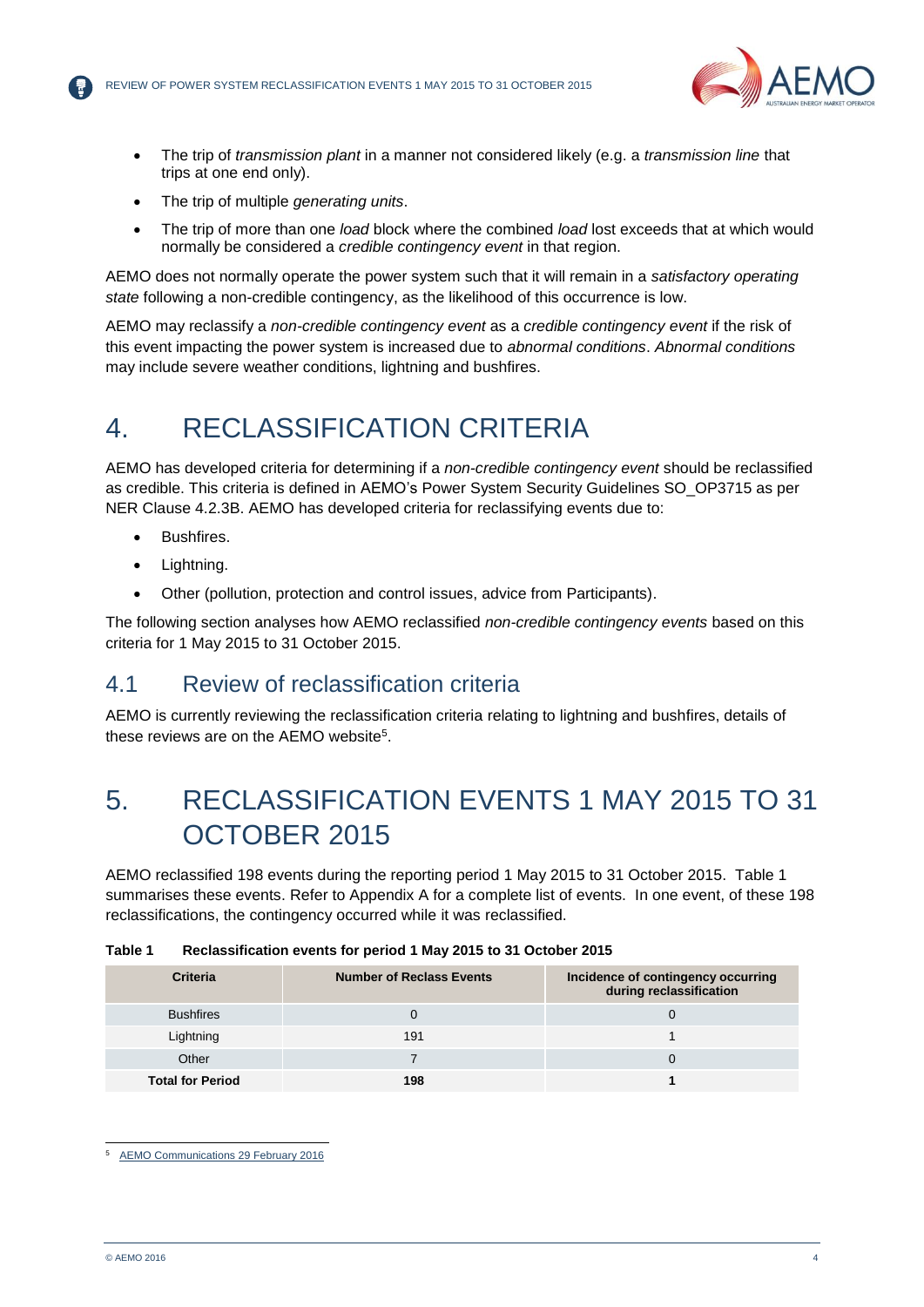

AEMO reclassified events due to bushfires using the established criteria specified in SO\_OP3715. There were no reclassifications due to bushfires in this period.

AEMO reclassified events due to lightning using the established criteria specified in SO\_OP3715. There were 191 reclassifications due to lighting in this reporting period. During one of these reclassifications the contingency event occurred as shown in [Table 2.](#page-4-0)

<span id="page-4-0"></span>**Table 2 Occurrence of an event while reclassified as credible**

| <b>Start</b><br><b>MN</b> | <b>Start</b><br><b>Reclassification</b> | <b>Reclassified Equipment</b>                        | Region     | Reason    | Date<br>contingency<br>occurred | <b>Comments</b>                                                                            |
|---------------------------|-----------------------------------------|------------------------------------------------------|------------|-----------|---------------------------------|--------------------------------------------------------------------------------------------|
| 49458                     | 02/08/2015 10:30                        | Trip of Farrell Reece No. 1<br>and No. 2 220kV lines | <b>TAS</b> | Lightning | 02/08/2015                      | Both lines tripped due<br>to lightning after<br>AEMO reclassified the<br>event as credible |

During the reporting period there were seven reclassifications for other reasons. These events were reclassified due to abnormal weather conditions, advice from Participants or, that the non-credible contingencies had occurred and AEMO considered there was a risk of reoccurrence.

### 5.1 Reclassification Trends

<span id="page-4-1"></span>[Figure 1](#page-4-1) shows the number of reclassification events per region from 1 May 2015 to 31 October 2015. During this period, there were no reclassification events in South Australia.



#### **Figure 1 Reclassifications per region 1 May 2015 to 31 October 2015**

The historical trend of reclassification events is shown in [Figure 2.](#page-5-0) The number of reclassification events has increased during this reporting period as compared to the previous winter due to increased lightning reclassifications.

Five sets of *transmission lines* tripped due to lightning before being reclassified by AEMO. These lines were not on the list of vulnerable transmission lines and consequently were not normally re-classified in the presence of lightning. As a result of these lines tripping, AEMO subsequently added them to the lightning vulnerable transmission line list (see [Table 3\)](#page-5-1) because they fulfilled the established criteria specified in SO\_OP3715. There have been 58 reclassification events on these lines since they were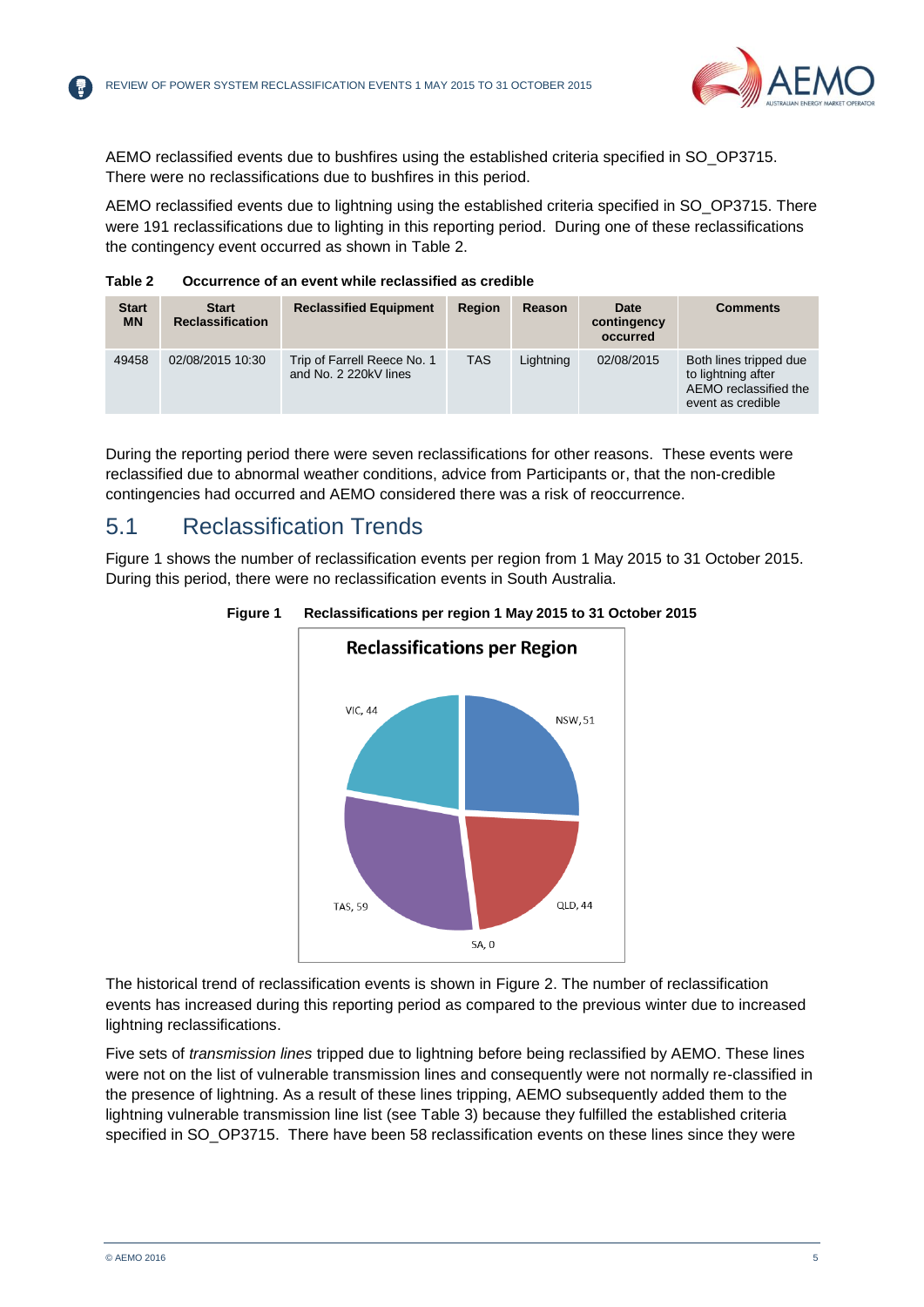

added to the lightning vulnerable transmission line list. The *contingency event* did not occur during any of these 58 reclassifications.

<span id="page-5-0"></span>



#### <span id="page-5-1"></span>**Table 3 Transmission line added to the lightning vulnerable transmission line list**

| Transmission line added to the lightning vulnerable<br>transmission line list         | <b>Region</b> | Number of<br><b>Reclassification</b><br><b>Events</b> | Number of<br>contingency occurring<br>during reclassification |
|---------------------------------------------------------------------------------------|---------------|-------------------------------------------------------|---------------------------------------------------------------|
| Chinchilla – Columboola 7349 and 7350 132 kV lines                                    | <b>QLD</b>    | 4                                                     | 0                                                             |
| Chalumbin - Turkinje 7165 and 7166 132 kV lines                                       | <b>QLD</b>    | $\mathcal{P}$                                         | 0                                                             |
| Ross - Chalumbin 857 and 858 275 kV lines                                             | <b>QLD</b>    | 3                                                     | 0                                                             |
| Coffs Harbour – Raleigh (9W3) and Coffs Harbour –<br>Boambee South (9W8) 132 kV lines | <b>NSW</b>    | 26                                                    | 0                                                             |
| Coffs Harbour - Raleigh (9W3) and Boambee South -<br>Nambucca (9W7) 132 kV lines      | <b>NSW</b>    | 23                                                    | 0                                                             |
| <b>Total for Period</b>                                                               |               | 58                                                    | 0                                                             |

## 6. NON-CREDIBLE CONTINGENCY EVENTS 1 MAY 2015 TO 31 OCTOBER 2015

There were 14 *non-credible contingency events* in the *National Electricity Market* during the reporting period 1 May 2015 to 31 October 2015. AEMO subsequently reclassified four of these as credible contingencies as there was a risk of the event reoccurring.

[Appendix B](#page-18-0) lists all *non-credible contingency events* during the reporting period and AEMO's assessment in determining whether to reclassify the event as credible. The rows highlighted blue in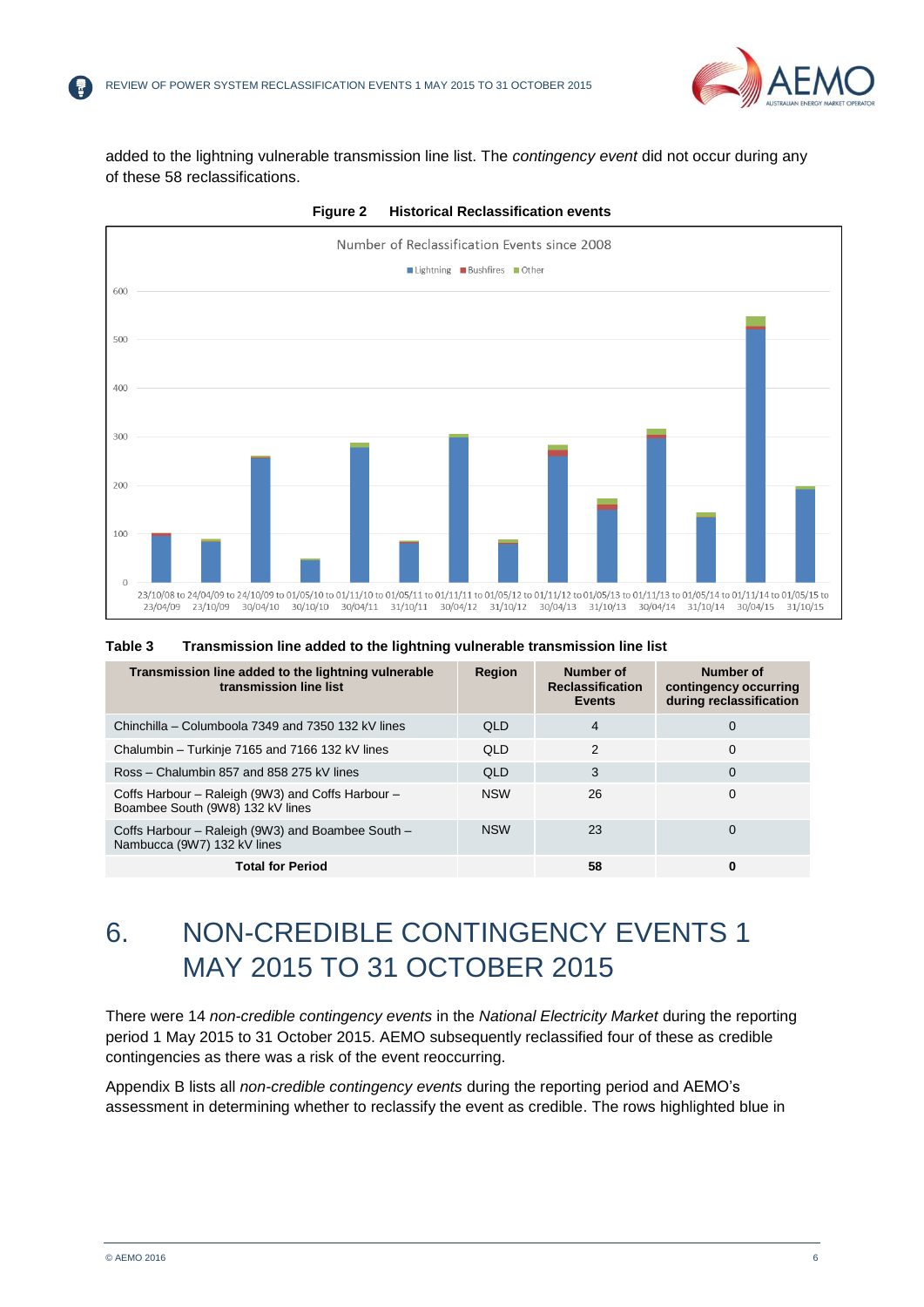

[Appendix B](#page-18-0) explains the reclassification events corresponding to the reclassifications highlighted blue in [Appendix A.](#page-8-0)

### 7. EVENTS RECLASSIFIED IN PREVIOUS REPORTING PERIOD

[Table 4](#page-6-0) shows four *non*-*credible contingency events* that were reclassified as credible contingencies in the previous reporting period 1 November 2014 to 30 April 2015<sup>6</sup> . AEMO cancelled these reclassifications in the current reporting period as AEMO assessment showed no increased risk of *noncredible contingency events* occurring in relation to this equipment.

<span id="page-6-0"></span>

| Table 4 | Events reclassified in previous reporting period but cancelled in this reporting period |  |  |  |  |
|---------|-----------------------------------------------------------------------------------------|--|--|--|--|
|---------|-----------------------------------------------------------------------------------------|--|--|--|--|

| <b>Start</b><br><b>MN</b> | <b>Start</b><br><b>Reclassification</b> | End<br><b>Reclassification</b> | <b>Reclassified Equipment</b>                                                                     | Region     | Reason    |
|---------------------------|-----------------------------------------|--------------------------------|---------------------------------------------------------------------------------------------------|------------|-----------|
| 47434                     | 29/12/2014 17:00                        | 22/05/2015 17:00               | Trip of Mt Barker No.2 132/66 kV<br>Transformer and Mt Barker - Mobilong 132<br>kV line           | <b>TAS</b> | Other     |
| 47857                     | 23/01/2015 18:45                        | 16/07/2015 16:00               | Trip of Mount Beauty - Dartmouth PS 220<br>kV line and Eildon No. 2 Generator                     | VIC.       | Lightning |
| 48167                     | 13/02/2015 19:05                        | 20/05/2015 13:00               | Trip of APD - Heywood - Tarrone No. 1<br>500 kV line and Moorabool - Tarrone No. 1<br>500 kV line | VIC.       | Other     |
| 48755                     | 20/04/2015 13:00                        | 04/05/2015 12:30               | Trip of all generators at Darling Downs<br><b>Power Station</b>                                   | <b>QLD</b> | Other     |

### 8. MARKET IMPACT OF RECLASSIFICATION **CONSTRAINTS**

When AEMO reclassifies an event as credible, the power system must be operated so it stays in a *satisfactory operating state* should the contingency occur. One way to ensure this happens is to invoke network constraints to manage the power system while an event is reclassified.

A binding constraint indicates that the constraint, and in this case the reclassification, has impacted the market. [Appendix C](#page-20-0) lists the binding constraints during reclassification events over the reporting period.

During this reporting period 16 reclassified events resulted in binding constraints on the power system.

### 9. CONCLUSION

AEMO concluded that:

(1) AEMO correctly applied the reclassification criteria from 1 May 2015 to 31 October 2015.

l <sup>6</sup> Review of Power System Reclassification Events - 1/11/2014-30/4/2015 report[: http://www.aemo.com.au/Electricity/Resources/Reports-and-](http://www.aemo.com.au/Electricity/Resources/Reports-and-Documents/Power-System-Operating-Incident-Reports)[Documents/Power-System-Operating-Incident-Reports](http://www.aemo.com.au/Electricity/Resources/Reports-and-Documents/Power-System-Operating-Incident-Reports)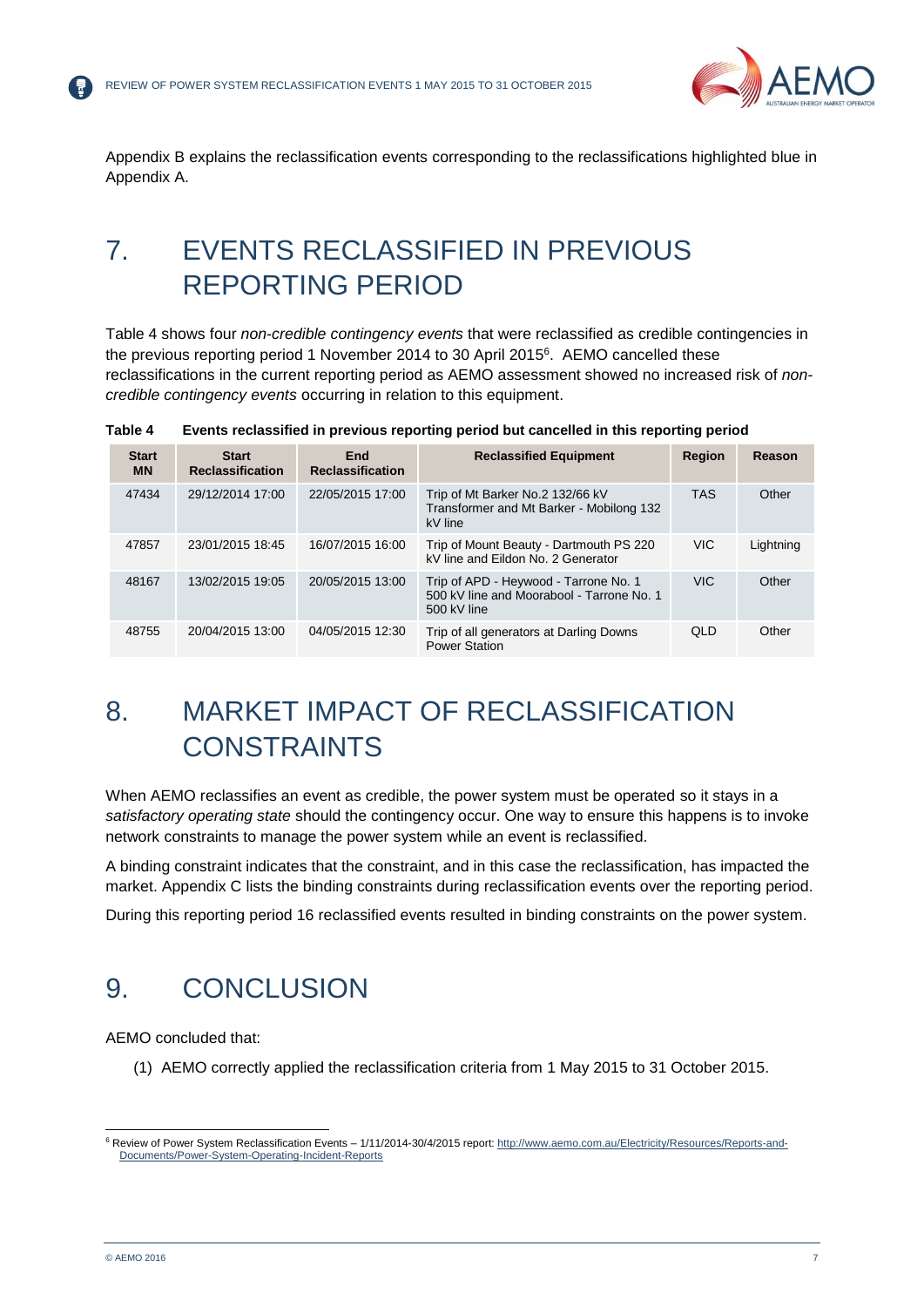

- (2) AEMO appropriately reclassified *non-credible contingency events* as credible based on the established criteria in SO\_OP3715 for bushfires, lightning or other reasons.
- (3) AEMO notified *Market Participants* of the reasons for reclassifying *non-credible contingency events*.
- (4) The number of reclassification events in this reporting period have increased compared with historical winter trends.
- (5) AEMO is currently reviewing the reclassification criteria relating to lightning and bushfires.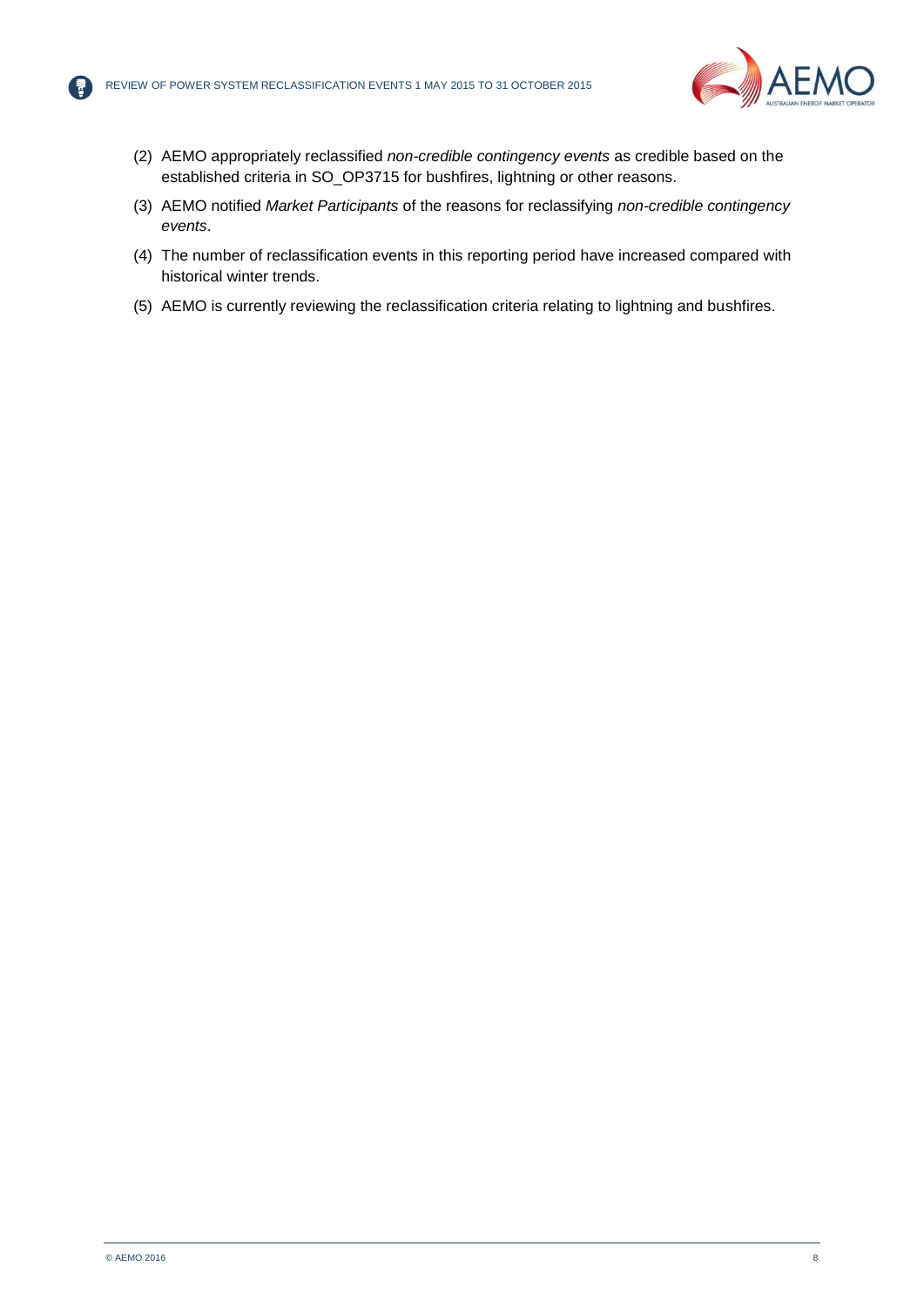

### APPENDIX A. RECLASSIFICATION EVENTS 1 MAY 2015 TO 31 OCTOBER 2015

#### **Table 5 Reclassification Events 1 May 2015 to 31 October 2015**

<span id="page-8-0"></span>

| <b>Start MN</b> | <b>Start Date</b> | <b>Actual End Date</b> | <b>End MN</b> | <b>Reclassified Equipment</b>                                                                | Region     | Reason    | <b>Source</b> |
|-----------------|-------------------|------------------------|---------------|----------------------------------------------------------------------------------------------|------------|-----------|---------------|
| 48827           | 01/05/2015 01:45  | 01/05/2015 02:45       | 48829         | Coffs Harbour to Raleigh (9W3) and Boambee<br>South to Nambucca (9W7) 132 kV lines           | <b>NSW</b> | Lightning | <b>GPATS</b>  |
| 48828           | 01/05/2015 01:45  | 01/05/2015 02:45       | 48830         | Coffs Harbour to Raleigh (9W3) and Coffs<br>Harbour to Boambee Sth (9W8) 132kV Lines         | <b>NSW</b> | Lightning | <b>GPATS</b>  |
| 48831           | 01/05/2015 03:35  | 01/05/2015 05:15       | 48832         | Tarong - Chincilla 7183 and 7168 132 kV Lines                                                | QLD        | Lightning | <b>GPATS</b>  |
| 48833           | 01/05/2015 07:10  | 01/05/2015 09:45       | 48857         | Tarong - Chincilla 7183 and 7168 132 kV Lines                                                | QLD        | Lightning | <b>GPATS</b>  |
| 48834           | 01/05/2015 07:25  | 01/05/2015 12:45       | 48860         | Coffs Harbour to Raleigh (9W3) and Coffs<br>Harbour to Boambee Sth (9W8) 132kV Lines         | <b>NSW</b> | Lightning | <b>GPATS</b>  |
| 48835           | 01/05/2015 07:25  | 01/05/2015 12:45       | 48859         | Coffs Harbour to Raleigh (9W3) and Boambee<br>South to Nambucca (9W7) 132 kV lines           | <b>NSW</b> | Lightning | <b>GPATS</b>  |
| 48861           | 01/05/2015 13:55  | 01/05/2015 15:35       | 48864         | Coffs Harbour to Raleigh (9W3) and Coffs<br>Harbour to Boambee Sth (9W8) 132kV Lines         | <b>NSW</b> | Lightning | <b>GPATS</b>  |
| 48862           | 01/05/2015 13:55  | 01/05/2015 15:35       | 48865         | Coffs Harbour to Raleigh (9W3) and Boambee<br>South to Nambucca (9W7) 132 kV lines           | <b>NSW</b> | Lightning | <b>GPATS</b>  |
| 48867           | 02/05/2015 03:45  | 02/05/2015 05:00       | 48871         | Coffs Harbour to Raleigh (9W3) and Boambee<br>South to Nambucca (9W7) 132 kV lines           | <b>NSW</b> | Lightning | <b>GPATS</b>  |
| 48868           | 02/05/2015 03:45  | 02/05/2015 05:00       | 48870         | Coffs Harbour to Raleigh (9W3) and Coffs<br>Harbour to Boambee Sth (9W8) 132kV Lines         | <b>NSW</b> | Lightning | <b>GPATS</b>  |
| 48872           | 02/05/2015 22:00  | 02/05/2015 23:50       | 48874         | Coffs Harbour to Raleigh (9W3) and Coffs<br>Harbour to Boambee Sth (9W8) 132kV Lines         | <b>NSW</b> | Lightning | <b>GPATS</b>  |
| 48873           | 02/05/2015 22:00  | 02/05/2015 23:50       | 48875         | Coffs Harbour to Raleigh (9W3) and Boambee<br>South to Nambucca (9W7) 132 kV lines           | <b>NSW</b> | Lightning | <b>GPATS</b>  |
| 48877           | 03/05/2015 23:25  | 03/05/2015 23:55       | 48878         | Ross to Chalumbin 857 & 858 275 kV<br><b>Transmission Lines</b>                              | QLD        | Lightning | <b>GPATS</b>  |
| 48894           | 05/05/2015 12:45  | 05/05/2015 13:40       | 48896         | Farrell - John Butters 220kV line & Farrell -<br>Rosebery Tee Queenstown - Newton 110kV line | <b>TAS</b> | Lightning | <b>GPATS</b>  |
| 48895           | 05/05/2015 13:40  | 05/05/2015 16:25       | 48902         | Burnie Sheffield No. 2 110kV line and Paloona<br>Sheffield 110kV line                        | <b>TAS</b> | Lightning | <b>GPATS</b>  |
| 48897           | 05/05/2015 14:00  | 05/05/2015 16:25       | 48901         | Farrell - Sheffield No. 1 and No. 2 220kV lines                                              | <b>TAS</b> | Lightning | <b>GPATS</b>  |
| 48898           | 05/05/2015 14:15  | 05/05/2015 15:40       | 48900         | Liapootah - Palmerston No. 1 and No. 2 220kV<br>lines                                        | <b>TAS</b> | Lightning | <b>GPATS</b>  |

2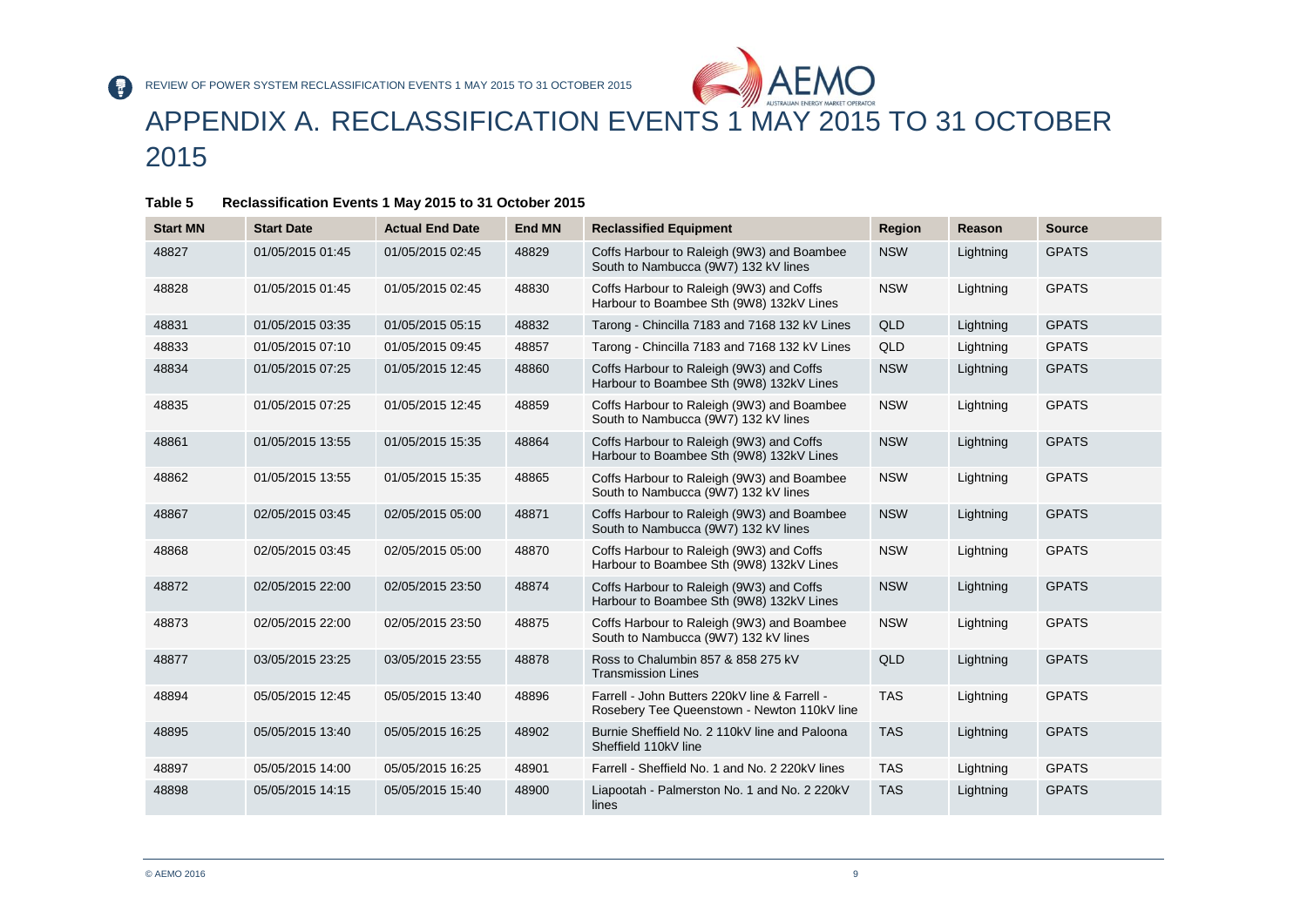

| <b>Start MN</b> | <b>Start Date</b> | <b>Actual End Date</b> | <b>End MN</b> | <b>Reclassified Equipment</b>                                                                | <b>Region</b> | Reason    | <b>Source</b>         |
|-----------------|-------------------|------------------------|---------------|----------------------------------------------------------------------------------------------|---------------|-----------|-----------------------|
| 48905           | 06/05/2015 08:40  | 06/05/2015 09:15       | 48906         | Farrell Reece No. 1 and No. 2 220kV lines                                                    | <b>TAS</b>    | Lightning | <b>GPATS</b>          |
| 48907           | 06/05/2015 09:25  | 06/05/2015 10:15       | 48909         | Farrell Reece No. 1 and No. 2 220kV lines                                                    | <b>TAS</b>    | Lightning | <b>GPATS</b>          |
| 48908           | 06/05/2015 09:30  | 06/05/2015 10:15       | 48910         | Norwood-Scottsdale-Derby 110kV Line and<br>Norwood-Scottsdale 110kV Line                     | <b>TAS</b>    | Lightning | <b>GPATS</b>          |
| 48911           | 06/05/2015 09:30  | 06/05/2015 10:15       | 48912         | Farrell - John Butters 220kV line & Farrell -<br>Rosebery Tee Queenstown - Newton 110kV line | <b>TAS</b>    | Lightning | <b>GPATS</b>          |
| 48917           | 06/05/2015 14:10  | 06/05/2015 14:45       | 48918         | Farrell - John Butters 220kV line & Farrell -<br>Rosebery Tee Queenstown - Newton 110kV line | <b>TAS</b>    | Lightning | <b>GPATS</b>          |
| 48919           | 06/05/2015 15:55  | 06/05/2015 18:45       | 48921         | Farrell - John Butters 220kV line & Farrell -<br>Rosebery Tee Queenstown - Newton 110kV line | <b>TAS</b>    | Lightning | <b>GPATS</b>          |
| 48924           | 06/05/2015 22:10  | 06/05/2015 23:55       | 48925         | Farrell - John Butters 220kV line & Farrell -<br>Rosebery Tee Queenstown - Newton 110kV line | <b>TAS</b>    | Lightning | <b>GPATS</b>          |
| 48926           | 07/05/2015 00:10  | 07/05/2015 01:00       | 48927         | Farrell - John Butters 220kV line & Farrell -<br>Rosebery Tee Queenstown - Newton 110kV line | <b>TAS</b>    | Lightning | <b>GPATS</b>          |
| 48928           | 07/05/2015 02:25  | 07/05/2015 03:00       | 48929         | Farrell - John Butters 220kV line & Farrell -<br>Rosebery Tee Queenstown - Newton 110kV line | <b>TAS</b>    | Lightning | <b>GPATS</b>          |
| 48931           | 07/05/2015 05:40  | 07/05/2015 06:15       | 48932         | Farrell - John Butters 220kV line & Farrell -<br>Rosebery Tee Queenstown - Newton 110kV line | <b>TAS</b>    | Lightning | <b>GPATS</b>          |
| 48953           | 12/05/2015 05:30  | 12/05/2015 07:00       | 48954         | Farrell - John Butters 220kV line & Farrell -<br>Rosebery Tee Queenstown - Newton 110kV line | <b>TAS</b>    | Lightning | <b>GPATS</b>          |
| 48957           | 12/05/2015 07:55  | 12/05/2015 08:55       | 48958         | Farrell - John Butters 220kV line & Farrell -<br>Rosebery Tee Queenstown - Newton 110kV line | <b>TAS</b>    | Lightning | <b>GPATS</b>          |
| 48974           | 17/05/2015 21:30  | 11/06/2015 14:15       | 49158         | Trip of the Columboola - Roma 7174 132 kV line<br>at the Columboola end only                 | <b>QLD</b>    | Other     | <b>Event occurred</b> |
| 48981           | 19/05/2015 05:20  | 19/05/2015 08:30       | 48984         | Glenrowan - Dederang No. 1 and No. 3 220kV<br>lines                                          | <b>VIC</b>    | Lightning | <b>GPATS</b>          |
| 48982           | 19/05/2015 05:55  | 19/05/2015 08:30       | 48983         | Eildon - Mt Beauty No. 1 and No. 2 220kV lines                                               | <b>VIC</b>    | Lightning | <b>GPATS</b>          |
| 48987           | 19/05/2015 13:15  | 19/05/2015 16:30       | 48989         | Glenrowan - Dederang No. 1 and No. 3 220kV<br>lines                                          | <b>VIC</b>    | Lightning | <b>GPATS</b>          |
| 48988           | 19/05/2015 14:00  | 19/05/2015 16:30       | 48990         | Eildon - Mt Beauty No. 1 and No. 2 220kV lines                                               | <b>VIC</b>    | Lightning | <b>GPATS</b>          |
| 49037           | 28/05/2015 11:15  | 28/05/2015 12:05       | 49038         | Norwood-Scottsdale-Derby 110kV Line and<br>Norwood-Scottsdale 110kV Line                     | <b>TAS</b>    | Lightning | <b>GPATS</b>          |
| 49039           | 28/05/2015 14:30  | 28/05/2015 18:10       | 49044         | Glenrowan - Dederang No. 1 and No. 3 220kV<br>lines                                          | <b>VIC</b>    | Lightning | <b>GPATS</b>          |
| 49041           | 28/05/2015 15:40  | 28/05/2015 18:10       | 49043         | Eildon - Mt Beauty No. 1 and No. 2 220kV lines                                               | <b>VIC</b>    | Lightning | <b>GPATS</b>          |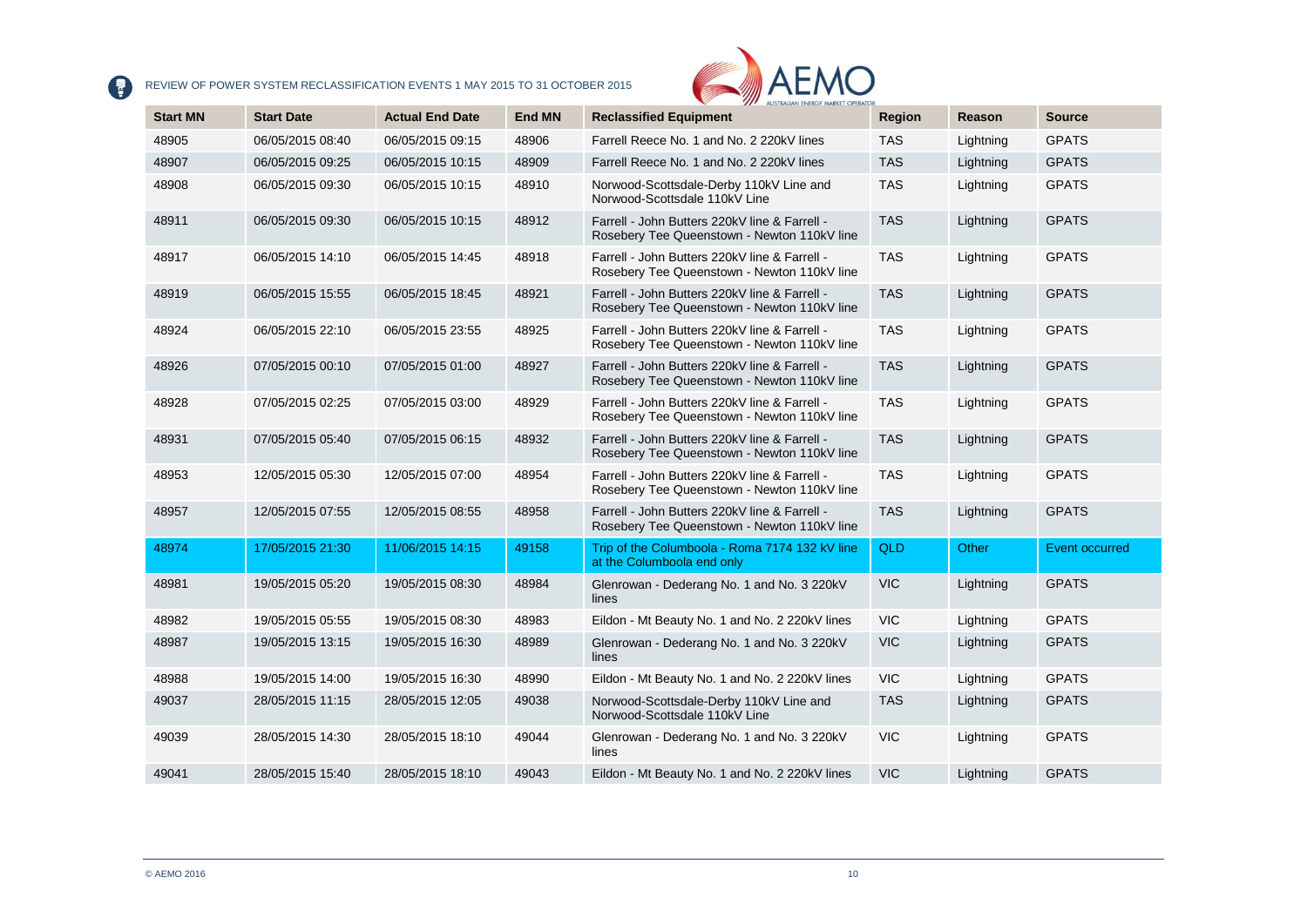

|                 |                   |                        |               | AUSTRALIAN ENERGY MARKET OPERATOR                                                            |            |           |                |
|-----------------|-------------------|------------------------|---------------|----------------------------------------------------------------------------------------------|------------|-----------|----------------|
| <b>Start MN</b> | <b>Start Date</b> | <b>Actual End Date</b> | <b>End MN</b> | <b>Reclassified Equipment</b>                                                                | Region     | Reason    | <b>Source</b>  |
| 49042           | 28/05/2015 17:20  | 28/05/2015 19:05       | 49045         | Norwood-Scottsdale-Derby 110kV Line and<br>Norwood-Scottsdale 110kV Line                     | <b>TAS</b> | Lightning | <b>GPATS</b>   |
| 49046           | 28/05/2015 19:05  | 28/05/2015 19:55       | 49047         | Farrell - John Butters 220kV line & Farrell -<br>Rosebery Tee Queenstown - Newton 110kV line | <b>TAS</b> | Lightning | <b>GPATS</b>   |
| 49048           | 28/05/2015 20:15  | 28/05/2015 21:35       | 49050         | Glenrowan - Dederang No. 1 and No. 3 220kV<br>lines                                          | <b>VIC</b> | Lightning | <b>GPATS</b>   |
| 49049           | 28/05/2015 21:30  | 28/05/2015 23:00       | 49051         | Rowville Yallourn No. 5 and No. 6 220kV lines                                                | VIC.       | Lightning | <b>GPATS</b>   |
| 49052           | 29/05/2015 04:05  | 29/05/2015 05:00       | 49053         | Farrell - John Butters 220kV line & Farrell -<br>Rosebery Tee Queenstown - Newton 110kV line | <b>TAS</b> | Lightning | <b>GPATS</b>   |
| 49067           | 31/05/2015 21:50  | 31/05/2015 22:30       | 49069         | Farrell Reece No. 1 and No. 2 220kV lines                                                    | <b>TAS</b> | Lightning | <b>GPATS</b>   |
| 49109           | 07/06/2015 17:20  | 07/06/2015 18:15       | 49111         | Farrell - John Butters 220kV line & Farrell -<br>Rosebery Tee Queenstown - Newton 110kV line | <b>TAS</b> | Lightning | <b>GPATS</b>   |
| 49110           | 07/06/2015 17:40  | 07/06/2015 18:15       | 49112         | Farrell Reece No. 1 and No. 2 220kV lines                                                    | <b>TAS</b> | Lightning | <b>GPATS</b>   |
| 49119           | 09/06/2015 00:30  | 09/06/2015 01:30       | 49120         | Farrell - John Butters 220kV line & Farrell -<br>Rosebery Tee Queenstown - Newton 110kV line | <b>TAS</b> | Lightning | <b>GPATS</b>   |
| 49121           | 09/06/2015 02:05  | 09/06/2015 03:00       | 49123         | Farrell - John Butters 220kV line & Farrell -<br>Rosebery Tee Queenstown - Newton 110kV line | <b>TAS</b> | Lightning | <b>GPATS</b>   |
| 49122           | 09/06/2015 02:30  | 09/06/2015 03:00       | 49125         | Farrell Reece No. 1 and No. 2 220kV lines                                                    | <b>TAS</b> | Lightning | <b>GPATS</b>   |
| 49204           | 25/06/2015 13:20  | 26/06/2015 11:00       | 49211         | Trip of Clare South - Townsville South (7130)<br>132 kV line and Strathmore No.1 275 kV SVC  | <b>QLD</b> | Other     | Event occurred |
| 49205           | 25/06/2015 14:50  | 25/06/2015 18:15       | 49209         | Tarong - Chincilla 7183 and 7168 132 kV Lines                                                | QLD        | Lightning | <b>GPATS</b>   |
| 49238           | 01/07/2015 22:40  | 01/07/2015 23:45       | 49239         | Farrell - John Butters 220kV line & Farrell -<br>Rosebery Tee Queenstown - Newton 110kV line | <b>TAS</b> | Lightning | <b>GPATS</b>   |
| 49240           | 02/07/2015 04:15  | 02/07/2015 05:25       | 49242         | Farrell - John Butters 220kV line & Farrell -<br>Rosebery Tee Queenstown - Newton 110kV line | <b>TAS</b> | Lightning | <b>GPATS</b>   |
| 49241           | 02/07/2015 04:15  | 02/07/2015 05:25       | 49243         | Farrell Reece No. 1 and No. 2 220kV lines                                                    | <b>TAS</b> | Lightning | <b>GPATS</b>   |
| 49279           | 11/07/2015 09:40  | 11/07/2015 10:15       | 49280         | Glenrowan - Dederang No. 1 and No. 3 220kV<br>lines                                          | <b>VIC</b> | Lightning | <b>GPATS</b>   |
| 49281           | 11/07/2015 11:30  | 11/07/2015 19:50       | 49282         | Eildon - Mt Beauty No. 1 and No. 2 220kV lines                                               | VIC.       | Lightning | <b>GPATS</b>   |
| 49283           | 11/07/2015 12:20  | 11/07/2015 13:40       | 49287         | Burnie Sheffield No. 2 110kV line and Paloona<br>Sheffield 110kV line                        | <b>TAS</b> | Lightning | <b>GPATS</b>   |
| 49284           | 11/07/2015 12:25  | 11/07/2015 19:50       | 49293         | Glenrowan - Dederang No. 1 and No. 3 220kV<br>lines                                          | VIC.       | Lightning | <b>GPATS</b>   |
| 49285           | 11/07/2015 12:35  | 11/07/2015 13:40       | 49286         | Farrell - Sheffield No. 1 and No. 2 220kV lines                                              | <b>TAS</b> | Lightning | <b>GPATS</b>   |
| 49288           | 11/07/2015 16:55  | 11/07/2015 17:30       | 49289         | Liapootah - Palmerston No. 1 and No. 2 220kV<br>lines                                        | <b>TAS</b> | Lightning | <b>GPATS</b>   |
|                 |                   |                        |               |                                                                                              |            |           |                |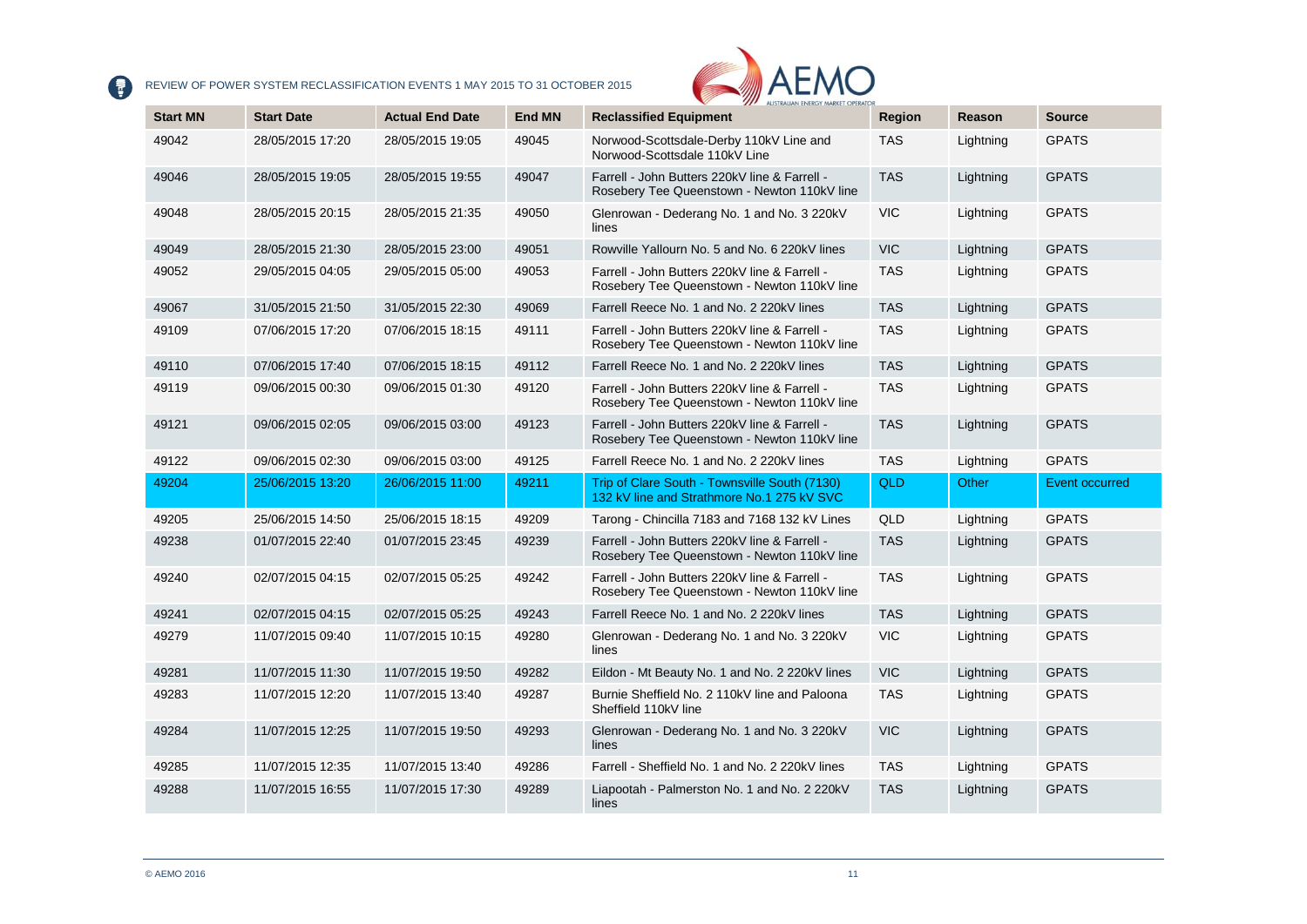

| <b>Start MN</b> | <b>Start Date</b> | <b>Actual End Date</b> | <b>End MN</b> | AUSTRALIAN ENERGY MARKET OPERATO<br><b>Reclassified Equipment</b>                            | <b>Region</b> | Reason    | <b>Source</b>         |
|-----------------|-------------------|------------------------|---------------|----------------------------------------------------------------------------------------------|---------------|-----------|-----------------------|
| 49292           | 11/07/2015 18:15  | 11/07/2015 20:45       | 49294         | Trip of Canberra - Lower Tumut (07) 330 kV line<br>at Canberra end only                      | <b>NSW</b>    | Other     | <b>Event occurred</b> |
| 49349           | 20/07/2015 02:25  | 21/07/2015 23:40       | 49366         | Trip of Liddell No.2 and No.3 generating units                                               | <b>NSW</b>    | Other     | Generator             |
| 49367           | 22/07/2015 03:20  | 22/07/2015 08:20       | 49371         | Eildon - Mt Beauty No. 1 and No. 2 220kV lines                                               | <b>VIC</b>    | Lightning | <b>GPATS</b>          |
| 49368           | 22/07/2015 04:35  | 22/07/2015 08:20       | 49370         | Glenrowan - Dederang No. 1 and No. 3 220kV<br>lines                                          | <b>VIC</b>    | Lightning | <b>GPATS</b>          |
| 49369           | 22/07/2015 07:10  | 22/07/2015 08:20       | 49373         | Norwood-Scottsdale-Derby 110kV Line and<br>Norwood-Scottsdale 110kV Line                     | <b>TAS</b>    | Lightning | <b>GPATS</b>          |
| 49391           | 24/07/2015 17:05  | 24/07/2015 19:40       | 49394         | Glenrowan - Dederang No. 1 and No. 3 220kV<br>lines                                          | <b>VIC</b>    | Lightning | <b>GPATS</b>          |
| 49392           | 24/07/2015 17:55  | 24/07/2015 19:40       | 49395         | Eildon - Mt Beauty No. 1 and No. 2 220kV lines                                               | <b>VIC</b>    | Lightning | <b>GPATS</b>          |
| 49393           | 24/07/2015 19:30  | 24/07/2015 21:55       | 49398         | Rowville Yallourn No. 5 and No. 6 220kV lines                                                | <b>VIC</b>    | Lightning | <b>GPATS</b>          |
| 49396           | 24/07/2015 20:20  | 24/07/2015 21:50       | 49397         | Norwood-Scottsdale-Derby 110kV Line and<br>Norwood-Scottsdale 110kV Line                     | <b>TAS</b>    | Lightning | <b>GPATS</b>          |
| 49401           | 26/07/2015 03:40  | 26/07/2015 04:25       | 49402         | Farrell Reece No. 1 and No. 2 220kV lines                                                    | <b>TAS</b>    | Lightning | <b>GPATS</b>          |
| 49404           | 26/07/2015 23:20  | 27/07/2015 13:05       | 49416         | Trip of Farrell 220/110 kV T2 transformer and<br>Farrell 220 kV A Busbar                     | <b>TAS</b>    | Other     | <b>TNSP</b>           |
| 49456           | 01/08/2015 23:40  | 02/08/2015 00:30       | 49457         | Eildon - Mt Beauty No. 1 and No. 2 220kV lines                                               | VIC.          | Lightning | <b>GPATS</b>          |
| 49458           | 02/08/2015 10:30  | 02/08/2015 11:30       | 49461         | Farrell Reece No. 1 and No. 2 220kV lines                                                    | <b>TAS</b>    | Lightning | <b>GPATS</b>          |
| 49459           | 02/08/2015 10:30  | 02/08/2015 11:30       | 49462         | Farrell - John Butters 220kV line & Farrell -<br>Rosebery Tee Queenstown - Newton 110kV line | <b>TAS</b>    | Lightning | <b>GPATS</b>          |
| 49463           | 02/08/2015 14:15  | 02/08/2015 15:15       | 49464         | Norwood-Scottsdale-Derby 110kV Line and<br>Norwood-Scottsdale 110kV Line                     | <b>TAS</b>    | Lightning | <b>GPATS</b>          |
| 49465           | 02/08/2015 17:15  | 02/08/2015 18:15       | 49469         | Farrell Reece No. 1 and No. 2 220kV lines                                                    | <b>TAS</b>    | Lightning | <b>GPATS</b>          |
| 49466           | 02/08/2015 17:30  | 02/08/2015 18:15       | 49470         | Farrell - John Butters 220kV line & Farrell -<br>Rosebery Tee Queenstown - Newton 110kV line | <b>TAS</b>    | Lightning | <b>GPATS</b>          |
| 49467           | 02/08/2015 17:35  | 02/08/2015 18:15       | 49468         | Farrell - Sheffield No. 1 and No. 2 220kV lines                                              | <b>TAS</b>    | Lightning | <b>GPATS</b>          |
| 49471           | 03/08/2015 00:40  | 03/08/2015 01:10       | 49473         | Farrell - John Butters 220kV line & Farrell -<br>Rosebery Tee Queenstown - Newton 110kV line | <b>TAS</b>    | Lightning | <b>GPATS</b>          |
| 49478           | 03/08/2015 09:20  | 03/08/2015 10:05       | 49479         | Rowville Yallourn No. 5 and No. 6 220kV lines                                                | <b>VIC</b>    | Lightning | <b>GPATS</b>          |
| 49523           | 10/08/2015 18:40  | 10/08/2015 19:40       | 49524         | Burnie Sheffield No. 2 110kV line and Paloona<br>Sheffield 110kV line                        | <b>TAS</b>    | Lightning | <b>GPATS</b>          |
| 49542           | 12/08/2015 12:10  | 12/08/2015 16:45       | 49547         | Tarong - Chincilla 7183 and 7168 132 kV Lines                                                | QLD           | Lightning | <b>GPATS</b>          |
| 49543           | 12/08/2015 13:15  | 12/08/2015 16:15       | 49546         | Coffs Harbour to Raleigh (9W3) and Coffs<br>Harbour to Boambee Sth (9W8) 132kV Lines         | <b>NSW</b>    | Lightning | <b>GPATS</b>          |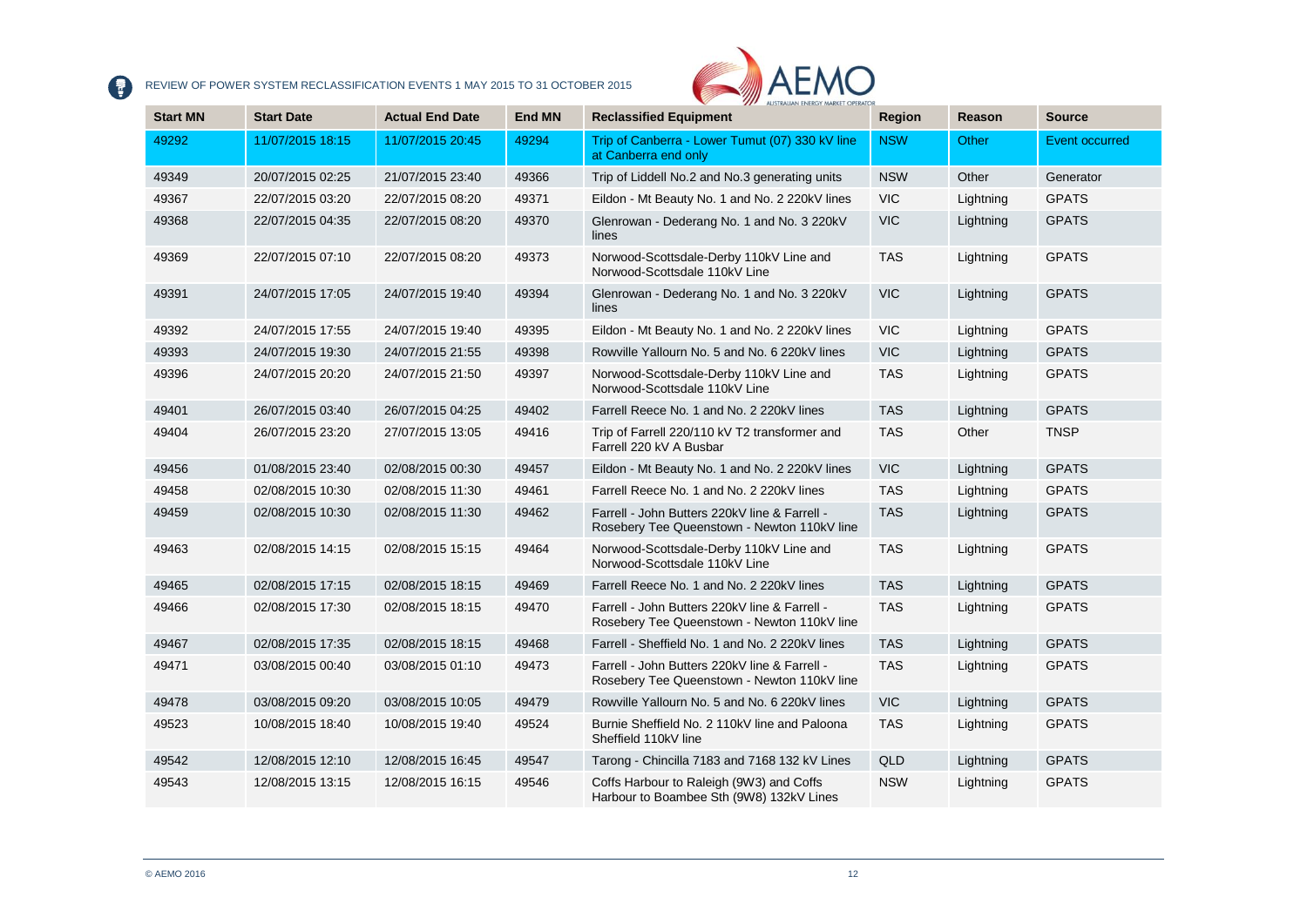

| <b>Start MN</b> | <b>Start Date</b> | <b>Actual End Date</b> | <b>End MN</b> | AUSTRALIAN ENERGY MARKET OPERATOR<br><b>Reclassified Equipment</b>                   | <b>Region</b> | Reason    | <b>Source</b> |
|-----------------|-------------------|------------------------|---------------|--------------------------------------------------------------------------------------|---------------|-----------|---------------|
| 49626           | 22/08/2015 13:10  | 22/08/2015 17:00       | 49628         | Coffs Harbour to Raleigh (9W3) and Coffs<br>Harbour to Boambee Sth (9W8) 132kV Lines | <b>NSW</b>    | Lightning | <b>GPATS</b>  |
| 49627           | 22/08/2015 13:10  | 22/08/2015 17:00       | 49629         | Coffs Harbour to Raleigh (9W3) and Boambee<br>South to Nambucca (9W7) 132 kV lines   | <b>NSW</b>    | Lightning | <b>GPATS</b>  |
| 49636           | 23/08/2015 15:55  | 23/08/2015 18:00       | 49638         | Coffs Harbour to Raleigh (9W3) and Coffs<br>Harbour to Boambee Sth (9W8) 132kV Lines | <b>NSW</b>    | Lightning | <b>GPATS</b>  |
| 49637           | 23/08/2015 15:55  | 23/08/2015 18:00       | 49639         | Coffs Harbour to Raleigh (9W3) and Boambee<br>South to Nambucca (9W7) 132 kV lines   | <b>NSW</b>    | Lightning | <b>GPATS</b>  |
| 49640           | 23/08/2015 18:30  | 23/08/2015 21:30       | 49644         | Coffs Harbour to Raleigh (9W3) and Boambee<br>South to Nambucca (9W7) 132 kV lines   | <b>NSW</b>    | Lightning | <b>GPATS</b>  |
| 49641           | 23/08/2015 18:30  | 23/08/2015 21:30       | 49643         | Coffs Harbour to Raleigh (9W3) and Coffs<br>Harbour to Boambee Sth (9W8) 132kV Lines | <b>NSW</b>    | Lightning | <b>GPATS</b>  |
| 49645           | 24/08/2015 01:15  | 24/08/2015 02:00       | 49647         | Coffs Harbour to Raleigh (9W3) and Boambee<br>South to Nambucca (9W7) 132 kV lines   | <b>NSW</b>    | Lightning | <b>GPATS</b>  |
| 49646           | 24/08/2015 01:15  | 24/08/2015 02:00       | 49648         | Coffs Harbour to Raleigh (9W3) and Coffs<br>Harbour to Boambee Sth (9W8) 132kV Lines | <b>NSW</b>    | Lightning | <b>GPATS</b>  |
| 49649           | 24/08/2015 05:40  | 24/08/2015 07:35       | 49653         | Coffs Harbour to Raleigh (9W3) and Boambee<br>South to Nambucca (9W7) 132 kV lines   | <b>NSW</b>    | Lightning | <b>GPATS</b>  |
| 49650           | 24/08/2015 05:40  | 24/08/2015 07:35       | 49652         | Coffs Harbour to Raleigh (9W3) and Coffs<br>Harbour to Boambee Sth (9W8) 132kV Lines | <b>NSW</b>    | Lightning | <b>GPATS</b>  |
| 49654           | 24/08/2015 12:10  | 24/08/2015 20:00       | 49659         | Coffs Harbour to Raleigh (9W3) and Coffs<br>Harbour to Boambee Sth (9W8) 132kV Lines | <b>NSW</b>    | Lightning | <b>GPATS</b>  |
| 49655           | 24/08/2015 12:10  | 24/08/2015 20:00       | 49660         | Coffs Harbour to Raleigh (9W3) and Boambee<br>South to Nambucca (9W7) 132 kV lines   | <b>NSW</b>    | Lightning | <b>GPATS</b>  |
| 49658           | 24/08/2015 18:45  | 24/08/2015 23:45       | 49661         | Tarong - Chincilla 7183 and 7168 132 kV Lines                                        | QLD           | Lightning | <b>GPATS</b>  |
| 49682           | 27/08/2015 11:40  | 27/08/2015 12:40       | 49683         | Tarong - Chincilla 7183 and 7168 132 kV Lines                                        | QLD           | Lightning | <b>GPATS</b>  |
| 49687           | 29/08/2015 13:45  | 29/08/2015 16:20       | 49688         | Tarong - Chincilla 7183 and 7168 132 kV Lines                                        | <b>QLD</b>    | Lightning | <b>GPATS</b>  |
| 49718           | 02/09/2015 20:40  | 02/09/2015 00:45       | 49719         | Tarong - Chincilla 7183 and 7168 132 kV Lines                                        | QLD           | Lightning | <b>GPATS</b>  |
| 49720           | 03/09/2015 03:10  | 03/09/2015 05:15       | 49722         | Tarong - Chincilla 7183 and 7168 132 kV Lines                                        | QLD           | Lightning | <b>GPATS</b>  |
| 49723           | 03/09/2015 06:30  | 03/09/2015 08:55       | 49724         | Tarong - Chincilla 7183 and 7168 132 kV Lines                                        | <b>QLD</b>    | Lightning | <b>GPATS</b>  |
| 49732           | 05/09/2015 14:40  | 05/09/2015 20:00       | 49734         | Coffs Harbour to Raleigh (9W3) and Coffs<br>Harbour to Boambee Sth (9W8) 132kV Lines | <b>NSW</b>    | Lightning | <b>GPATS</b>  |
| 49786           | 14/09/2015 17:15  | 14/09/2015 18:00       | 49787         | Burnie Sheffield No. 2 110kV line and Paloona<br>Sheffield 110kV line                | <b>TAS</b>    | Lightning | <b>GPATS</b>  |
| 49789           | 14/09/2015 19:40  | 14/09/2015 20:45       | 49790         | Burnie Sheffield No. 2 110kV line and Paloona<br>Sheffield 110kV line                | <b>TAS</b>    | Lightning | <b>GPATS</b>  |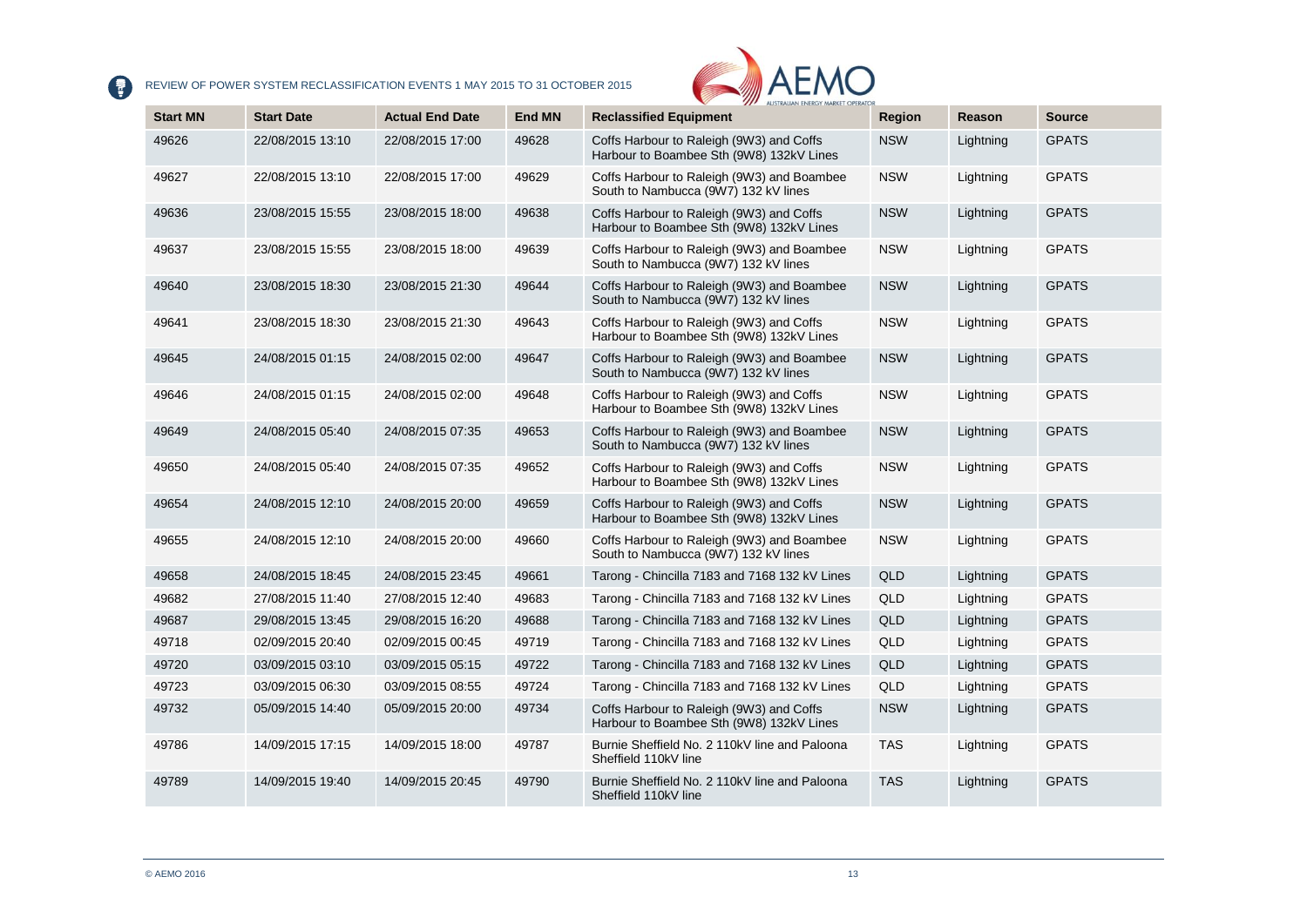

|                 |                   |                        |               | AUSTRALIAN ENERGY MARKET OPERATOR                                                            |               |           |               |
|-----------------|-------------------|------------------------|---------------|----------------------------------------------------------------------------------------------|---------------|-----------|---------------|
| <b>Start MN</b> | <b>Start Date</b> | <b>Actual End Date</b> | <b>End MN</b> | <b>Reclassified Equipment</b>                                                                | <b>Region</b> | Reason    | <b>Source</b> |
| 49791           | 14/09/2015 21:15  | 14/09/2015 22:00       | 49792         | Norwood-Scottsdale-Derby 110kV Line and<br>Norwood-Scottsdale 110kV Line                     | <b>TAS</b>    | Lightning | <b>GPATS</b>  |
| 49793           | 15/09/2015 02:40  | 15/09/2015 03:40       | 49794         | Norwood-Scottsdale-Derby 110kV Line and<br>Norwood-Scottsdale 110kV Line                     | <b>TAS</b>    | Lightning | <b>GPATS</b>  |
| 49795           | 15/09/2015 04:35  | 15/09/2015 06:15       | 49798         | Rowville Yallourn No. 5 and No. 6 220kV lines                                                | <b>VIC</b>    | Lightning | <b>GPATS</b>  |
| 49797           | 15/09/2015 05:35  | 15/09/2015 08:25       | 49799         | Eildon - Mt Beauty No. 1 and No. 2 220kV lines                                               | <b>VIC</b>    | Lightning | <b>GPATS</b>  |
| 49803           | 16/09/2015 17:00  | 16/09/2015 18:00       | 49805         | Tarong - Chincilla 7183 and 7168 132 kV Lines                                                | QLD           | Lightning | <b>GPATS</b>  |
| 49808           | 16/09/2015 18:25  | 16/09/2015 20:15       | 49810         | Coffs Harbour to Raleigh (9W3) and Coffs<br>Harbour to Boambee Sth (9W8) 132kV Lines         | <b>NSW</b>    | Lightning | <b>GPATS</b>  |
| 49809           | 16/09/2015 18:50  | 16/09/2015 20:15       | 49811         | Coffs Harbour to Raleigh (9W3) and Boambee<br>South to Nambucca (9W7) 132 kV lines           | <b>NSW</b>    | Lightning | <b>GPATS</b>  |
| 49812           | 17/09/2015 08:45  | 17/09/2015 15:50       | 49824         | Coffs Harbour to Raleigh (9W3) and Coffs<br>Harbour to Boambee Sth (9W8) 132kV Lines         | <b>NSW</b>    | Lightning | <b>GPATS</b>  |
| 49817           | 17/09/2015 13:35  | 17/09/2015 19:15       | 49828         | Tarong - Chincilla 7183 and 7168 132 kV Lines                                                | QLD           | Lightning | <b>GPATS</b>  |
| 49826           | 17/09/2015 19:15  | 17/09/2015 22:30       | 49830         | Coffs Harbour to Raleigh (9W3) and Coffs<br>Harbour to Boambee Sth (9W8) 132kV Lines         | <b>NSW</b>    | Lightning | <b>GPATS</b>  |
| 49827           | 17/09/2015 19:15  | 17/09/2015 22:30       | 49829         | Coffs Harbour to Raleigh (9W3) and Boambee<br>South to Nambucca (9W7) 132 kV lines           | <b>NSW</b>    | Lightning | <b>GPATS</b>  |
| 49846           | 21/09/2015 15:20  | 21/09/2015 18:50       | 49847         | Eildon - Mt Beauty No. 1 and No. 2 220kV lines                                               | <b>VIC</b>    | Lightning | <b>GPATS</b>  |
| 49877           | 26/09/2015 20:45  | 27/09/2015 00:15       | 49878         | Tarong - Chincilla 7183 and 7168 132 kV Lines                                                | QLD           | Lightning | <b>GPATS</b>  |
| 49880           | 27/09/2015 10:40  | 27/09/2015 11:40       | 49881         | Tarong - Chincilla 7183 and 7168 132 kV Lines                                                | QLD           | Lightning | <b>GPATS</b>  |
| 49882           | 27/09/2015 13:55  | 27/09/2015 15:55       | 49883         | Tarong - Chincilla 7183 and 7168 132 kV Lines                                                | QLD           | Lightning | <b>GPATS</b>  |
| 49894           | 28/09/2015 15:05  | 28/09/2015 17:00       | 49896         | Collinsville - Mackay tee Proserpine 7125 and<br>7126 132kV Lines                            | QLD           | Lightning | <b>GPATS</b>  |
| 49897           | 28/09/2015 20:05  | 28/09/2015 22:45       | 49901         | Farrell Reece No. 1 and No. 2 220kV lines                                                    | <b>TAS</b>    | Lightning | <b>GPATS</b>  |
| 49898           | 28/09/2015 20:25  | 28/09/2015 23:50       | 49904         | Burnie Sheffield No. 2 110kV line and Paloona<br>Sheffield 110kV line                        | <b>TAS</b>    | Lightning | <b>GPATS</b>  |
| 49899           | 28/09/2015 20:40  | 28/09/2015 23:50       | 49905         | Farrell - Sheffield No. 1 and No. 2 220kV lines                                              | <b>TAS</b>    | Lightning | <b>GPATS</b>  |
| 49900           | 28/09/2015 21:05  | 28/09/2015 22:45       | 49902         | Farrell - John Butters 220kV line & Farrell -<br>Rosebery Tee Queenstown - Newton 110kV line | <b>TAS</b>    | Lightning | <b>GPATS</b>  |
| 49903           | 28/09/2015 23:40  | 29/09/2015 02:30       | 49907         | Liapootah - Palmerston No. 1 and No. 2 220kV<br>lines                                        | <b>TAS</b>    | Lightning | <b>GPATS</b>  |
| 49906           | 29/09/2015 00:10  | 29/09/2015 03:25       | 49908         | Norwood-Scottsdale-Derby 110kV Line and<br>Norwood-Scottsdale 110kV Line                     | <b>TAS</b>    | Lightning | <b>GPATS</b>  |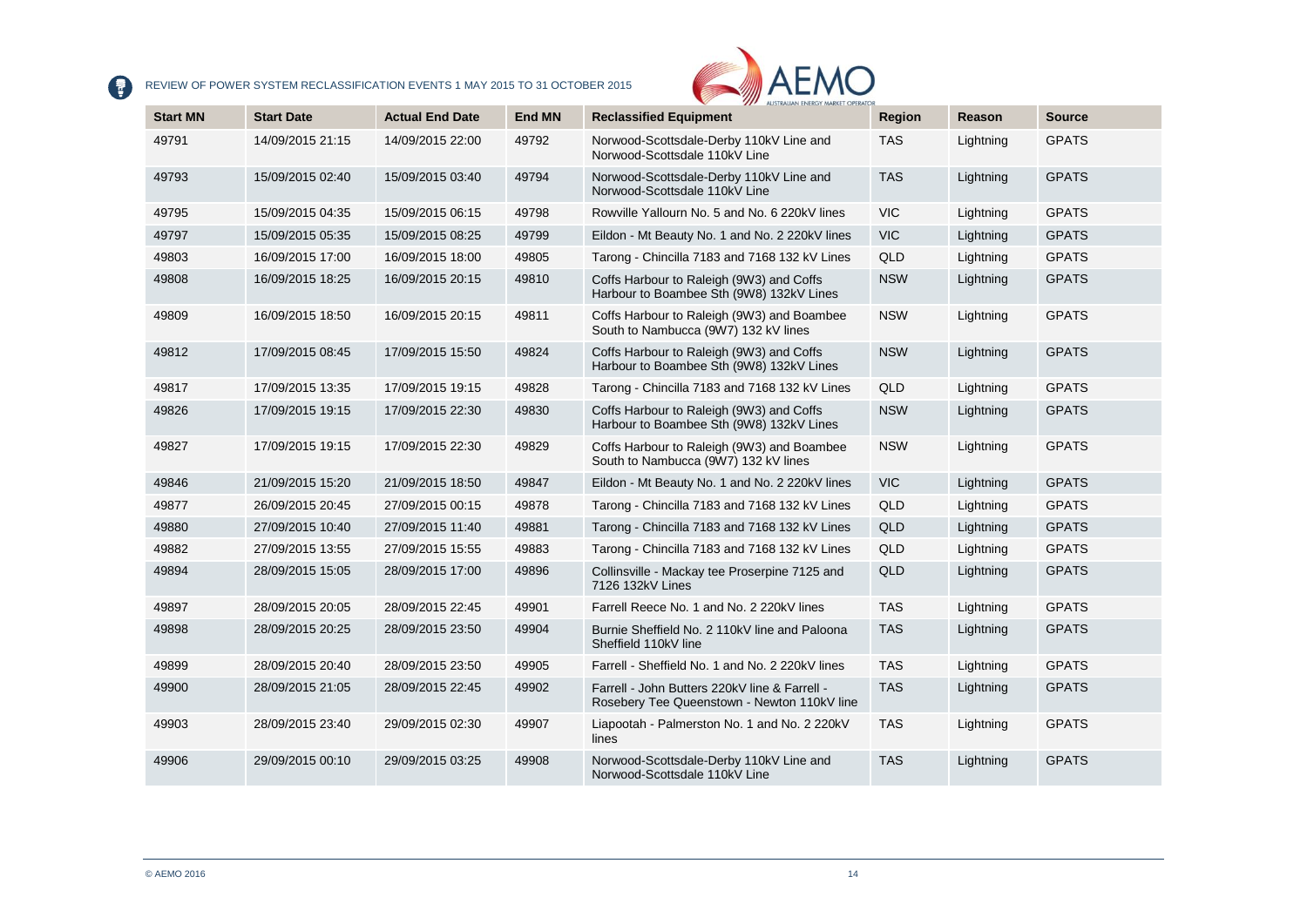

|                 |                   |                        |               | AUSTRALIAN ENERGY MARKET OPERATOR                                                    |            |               |               |
|-----------------|-------------------|------------------------|---------------|--------------------------------------------------------------------------------------|------------|---------------|---------------|
| <b>Start MN</b> | <b>Start Date</b> | <b>Actual End Date</b> | <b>End MN</b> | <b>Reclassified Equipment</b>                                                        | Region     | <b>Reason</b> | <b>Source</b> |
| 49909           | 29/09/2015 04:10  | 29/09/2015 05:10       | 49910         | Norwood-Scottsdale-Derby 110kV Line and<br>Norwood-Scottsdale 110kV Line             | <b>TAS</b> | Lightning     | <b>GPATS</b>  |
| 49912           | 29/09/2015 12:45  | 29/09/2015 16:40       | 49918         | Tarong - Chincilla 7183 and 7168 132 kV Lines                                        | QLD        | Lightning     | <b>GPATS</b>  |
| 49920           | 30/09/2015 12:35  | 30/09/2015 21:20       | 49923         | Tarong - Chincilla 7183 and 7168 132 kV Lines                                        | QLD        | Lightning     | <b>GPATS</b>  |
| 49924           | 01/10/2015 13:00  | 01/10/2015 17:00       | 49927         | Tarong - Chincilla 7183 and 7168 132 kV Lines                                        | QLD        | Lightning     | <b>GPATS</b>  |
| 49928           | 01/10/2015 17:20  | 01/10/2015 20:40       | 49929         | Tarong - Chincilla 7183 and 7168 132 kV Lines                                        | QLD        | Lightning     | <b>GPATS</b>  |
| 49944           | 06/10/2015 03:00  | 06/10/2015 03:30       | 49955         | Collinsville - Mackay tee Proserpine 7125 and<br>7126 132kV Lines                    | QLD        | Lightning     | <b>GPATS</b>  |
| 49963           | 09/10/2015 05:20  | 09/10/2015 06:40       | 49964         | Ross to Chalumbin 857 & 858 275 kV<br><b>Transmission Lines</b>                      | QLD        | Lightning     | <b>GPATS</b>  |
| 49967           | 09/10/2015 16:30  | 09/10/2015 22:20       | 49969         | Eildon - Mt Beauty No. 1 and No. 2 220kV lines                                       | <b>VIC</b> | Lightning     | <b>GPATS</b>  |
| 49968           | 09/10/2015 19:20  | 09/10/2015 22:20       | 49970         | Glenrowan - Dederang No. 1 and No. 3 220kV<br>lines                                  | <b>VIC</b> | Lightning     | <b>GPATS</b>  |
| 49973           | 10/10/2015 11:30  | 10/10/2015 14:00       | 49974         | Rowville Yallourn No. 5 and No. 6 220kV lines                                        | <b>VIC</b> | Lightning     | <b>GPATS</b>  |
| 49975           | 10/10/2015 14:50  | 10/10/2015 17:25       | 49978         | Eildon - Mt Beauty No. 1 and No. 2 220kV lines                                       | <b>VIC</b> | Lightning     | <b>GPATS</b>  |
| 49977           | 10/10/2015 17:10  | 10/10/2015 23:05       | 49982         | Rowville Yallourn No. 5 and No. 6 220kV lines                                        | <b>VIC</b> | Lightning     | <b>GPATS</b>  |
| 49979           | 10/10/2015 19:10  | 11/10/2015 05:35       | 49984         | Eildon - Mt Beauty No. 1 and No. 2 220kV lines                                       | <b>VIC</b> | Lightning     | <b>GPATS</b>  |
| 49980           | 10/10/2015 19:10  | 11/10/2015 06:15       | 49985         | Glenrowan - Dederang No. 1 and No. 3 220kV<br>lines                                  | <b>VIC</b> | Lightning     | <b>GPATS</b>  |
| 49987           | 11/10/2015 15:10  | 11/10/2015 20:40       | 49992         | Rowville Yallourn No. 5 and No. 6 220kV lines                                        | <b>VIC</b> | Lightning     | <b>GPATS</b>  |
| 49988           | 11/10/2015 16:35  | 11/10/2015 22:00       | 49993         | Coffs Harbour to Raleigh (9W3) and Coffs<br>Harbour to Boambee Sth (9W8) 132kV Lines | <b>NSW</b> | Lightning     | <b>GPATS</b>  |
| 49989           | 11/10/2015 16:35  | 11/10/2015 22:00       | 49994         | Coffs Harbour to Raleigh (9W3) and Boambee<br>South to Nambucca (9W7) 132 kV lines   | <b>NSW</b> | Lightning     | <b>GPATS</b>  |
| 49990           | 11/10/2015 19:25  | 11/10/2015 22:35       | 49995         | Glenrowan - Dederang No. 1 and No. 3 220kV<br>lines                                  | <b>VIC</b> | Lightning     | <b>GPATS</b>  |
| 49991           | 11/10/2015 19:50  | 11/10/2015 23:30       | 49996         | Eildon - Mt Beauty No. 1 and No. 2 220kV lines                                       | <b>VIC</b> | Lightning     | <b>GPATS</b>  |
| 50000           | 12/10/2015 13:35  | 12/10/2015 16:15       | 50004         | Coffs Harbour to Raleigh (9W3) and Coffs<br>Harbour to Boambee Sth (9W8) 132kV Lines | <b>NSW</b> | Lightning     | <b>GPATS</b>  |
| 50001           | 12/10/2015 13:35  | 12/10/2015 16:15       | 50005         | Coffs Harbour to Raleigh (9W3) and Boambee<br>South to Nambucca (9W7) 132 kV lines   | <b>NSW</b> | Lightning     | <b>GPATS</b>  |
| 50002           | 12/10/2015 15:15  | 12/10/2015 18:10       | 50006         | Tarong - Chincilla 7183 and 7168 132 kV Lines                                        | QLD        | Lightning     | <b>GPATS</b>  |
| 50021           | 13/10/2015 07:05  | 13/10/2015 09:20       | 50023         | Trip of H13 Ross - H35 Strathmore 879 and<br>8858 275 kV lines                       | QLD        | Other         | <b>TNSP</b>   |
|                 |                   |                        |               |                                                                                      |            |               |               |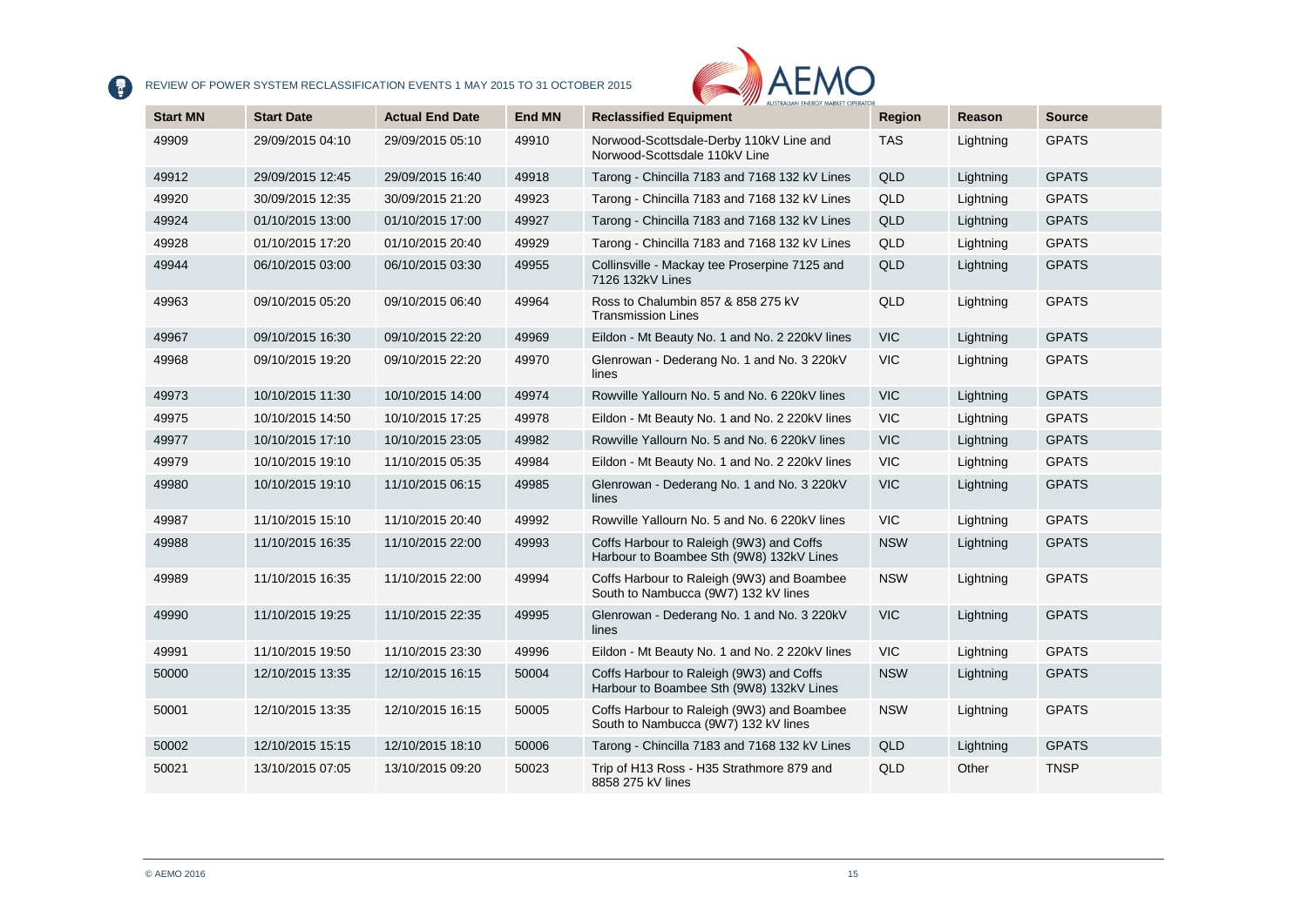

|                 |                   |                        |               | <b>WAUSTRALIAN ENERGY MARKET OPERATOR</b>                                            |               |           |                       |
|-----------------|-------------------|------------------------|---------------|--------------------------------------------------------------------------------------|---------------|-----------|-----------------------|
| <b>Start MN</b> | <b>Start Date</b> | <b>Actual End Date</b> | <b>End MN</b> | <b>Reclassified Equipment</b>                                                        | <b>Region</b> | Reason    | <b>Source</b>         |
| 50027           | 13/10/2015 13:00  | 13/10/2015 18:20       | 50031         | Coffs Harbour to Raleigh (9W3) and Coffs<br>Harbour to Boambee Sth (9W8) 132kV Lines | <b>NSW</b>    | Lightning | <b>GPATS</b>          |
| 50028           | 13/10/2015 13:00  | 13/10/2015 18:20       | 50032         | Coffs Harbour to Raleigh (9W3) and Boambee<br>South to Nambucca (9W7) 132 kV lines   | <b>NSW</b>    | Lightning | <b>GPATS</b>          |
| 50033           | 13/10/2015 20:00  | 14/10/2015 03:15       | 50035         | Tarong - Chincilla 7183 and 7168 132 kV Lines                                        | QLD           | Lightning | <b>GPATS</b>          |
| 50038           | 14/10/2015 07:05  | 14/10/2015 08:15       | 50041         | Coffs Harbour to Raleigh (9W3) and Boambee<br>South to Nambucca (9W7) 132 kV lines   | <b>NSW</b>    | Lightning | <b>GPATS</b>          |
| 50039           | 14/10/2015 07:05  | 14/10/2015 08:15       | 50040         | Coffs Harbour to Raleigh (9W3) and Coffs<br>Harbour to Boambee Sth (9W8) 132kV Lines | <b>NSW</b>    | Lightning | <b>GPATS</b>          |
| 50044           | 14/10/2015 10:45  | 14/10/2015 20:30       | 50054         | Tarong - Chincilla 7183 and 7168 132 kV Lines                                        | QLD           | Lightning | <b>GPATS</b>          |
| 50048           | 14/10/2015 14:40  | 14/10/2015 20:30       | 50053         | Chinchilla - Columboola No. 7349 and No. 7350<br>132 kV lines                        | <b>QLD</b>    | Lightning | <b>Event occurred</b> |
| 50064           | 16/10/2015 05:10  | 16/10/2015 05:55       | 50065         | Farrell - Sheffield No. 1 and No. 2 220kV lines                                      | <b>TAS</b>    | Lightning | <b>GPATS</b>          |
| 50067           | 16/10/2015 09:40  | 16/10/2015 10:10       | 50068         | Norwood-Scottsdale-Derby 110kV Line and<br>Norwood-Scottsdale 110kV Line             | <b>TAS</b>    | Lightning | <b>GPATS</b>          |
| 50074           | 17/10/2015 12:45  | 17/10/2015 14:20       | 50075         | Eildon - Mt Beauty No. 1 and No. 2 220kV lines                                       | <b>VIC</b>    | Lightning | <b>GPATS</b>          |
| 50090           | 20/10/2015 13:35  | 20/10/2015 16:55       | 50094         | Glenrowan - Dederang No. 1 and No. 3 220kV<br>lines                                  | <b>VIC</b>    | Lightning | <b>GPATS</b>          |
| 50101           | 21/10/2015 12:45  | 21/10/2015 18:30       | 50110         | Glenrowan - Dederang No. 1 and No. 3 220kV<br>lines                                  | <b>VIC</b>    | Lightning | <b>GPATS</b>          |
| 50105           | 21/10/2015 14:35  | 21/10/2015 16:35       | 50107         | Coffs Harbour to Raleigh (9W3) and Boambee<br>South to Nambucca (9W7) 132 kV lines   | <b>NSW</b>    | Lightning | <b>GPATS</b>          |
| 50106           | 21/10/2015 14:35  | 21/10/2015 16:35       | 50108         | Coffs Harbour to Raleigh (9W3) and Coffs<br>Harbour to Boambee Sth (9W8) 132kV Lines | <b>NSW</b>    | Lightning | <b>GPATS</b>          |
| 50116           | 22/10/2015 08:00  | 22/10/2015 09:10       | 50119         | Coffs Harbour to Raleigh (9W3) and Boambee<br>South to Nambucca (9W7) 132 kV lines   | <b>NSW</b>    | Lightning | <b>GPATS</b>          |
| 50117           | 22/10/2015 08:00  | 22/10/2015 09:10       | 50118         | Coffs Harbour to Raleigh (9W3) and Coffs<br>Harbour to Boambee Sth (9W8) 132kV Lines | <b>NSW</b>    | Lightning | <b>GPATS</b>          |
| 50120           | 22/10/2015 10:20  | 22/10/2015 16:35       | 50127         | Coffs Harbour to Raleigh (9W3) and Boambee<br>South to Nambucca (9W7) 132 kV lines   | <b>NSW</b>    | Lightning | <b>GPATS</b>          |
| 50121           | 22/10/2015 10:20  | 22/10/2015 16:35       | 50126         | Coffs Harbour to Raleigh (9W3) and Coffs<br>Harbour to Boambee Sth (9W8) 132kV Lines | <b>NSW</b>    | Lightning | <b>GPATS</b>          |
| 50122           | 22/10/2015 13:40  | 22/10/2015 17:50       | 50129         | Tarong - Chincilla 7183 and 7168 132 kV Lines                                        | QLD           | Lightning | <b>GPATS</b>          |
| 50123           | 22/10/2015 13:40  | 22/10/2015 17:50       | 50128         | Chinchilla - Columboola No. 7349 and No. 7350<br>132 kV lines                        | QLD           | Lightning | <b>GPATS</b>          |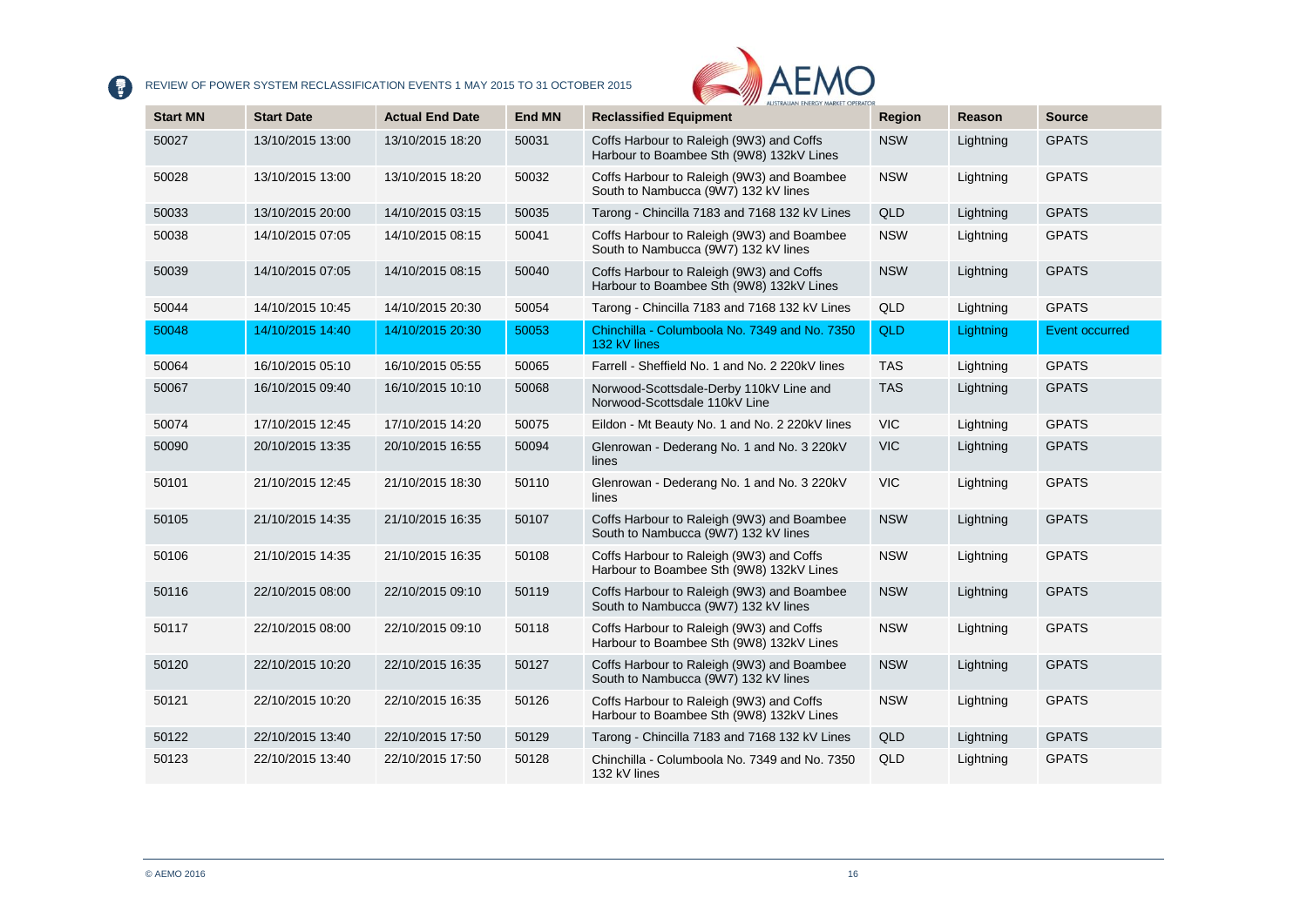

| <b>Start MN</b> | <b>Start Date</b> | <b>Actual End Date</b> | <b>End MN</b> | <b>Reclassified Equipment</b>                                                                           | <b>Region</b> | Reason    | <b>Source</b> |
|-----------------|-------------------|------------------------|---------------|---------------------------------------------------------------------------------------------------------|---------------|-----------|---------------|
| 50125           | 22/10/2015 16:10  | 22/10/2015 16:35       | 50131         | Kemmis Moranbah tee Burton Downs 7117<br>132kV line and Nebo Moranbah tee Coppabella<br>7118 132kV line | QLD           | Lightning | <b>GPATS</b>  |
| 50140           | 23/10/2015 12:40  | 23/10/2015 23:55       | 50148         | Ross to Chalumbin 857 & 858 275 kV<br><b>Transmission Lines</b>                                         | QLD           | Lightning | <b>GPATS</b>  |
| 50141           | 23/10/2015 13:25  | 23/10/2015 22:20       | 50149         | Kemmis Moranbah tee Burton Downs 7117<br>132kV line and Nebo Moranbah tee Coppabella<br>7118 132kV line | QLD           | Lightning | <b>GPATS</b>  |
| 50142           | 23/10/2015 14:15  | 23/10/2015 22:20       | 50150         | Moranbah Goonyella 7369 and 7370 132kV lines                                                            | QLD           | Lightning | <b>GPATS</b>  |
| 50143           | 23/10/2015 14:15  | 23/10/2015 22:20       | 50151         | Chalumbin - Turkinjie 7165 and 7166 132 kV<br>lines                                                     | QLD           | Lightning | <b>GPATS</b>  |
| 50144           | 23/10/2015 14:15  | 23/10/2015 22:20       | 50152         | Chalumbin Woree 876 and 877 275kV lines                                                                 | QLD           | Lightning | <b>GPATS</b>  |
| 50145           | 23/10/2015 15:40  | 23/10/2015 22:20       | 50153         | Collinsville - Mackay tee Proserpine 7125 and<br>7126 132kV Lines                                       | QLD           | Lightning | <b>GPATS</b>  |
| 50163           | 24/10/2015 17:20  | 24/10/2015 20:20       | 50168         | Chinchilla - Columboola No. 7349 and No. 7350<br>132 kV lines                                           | QLD           | Lightning | <b>GPATS</b>  |
| 50164           | 24/10/2015 17:40  | 24/10/2015 18:45       | 50166         | Chalumbin - Turkinjie 7165 and 7166 132 kV<br>lines                                                     | QLD           | Lightning | <b>GPATS</b>  |
| 50165           | 24/10/2015 17:40  | 24/10/2015 18:45       | 50167         | Chalumbin Woree 876 and 877 275kV lines                                                                 | QLD           | Lightning | <b>GPATS</b>  |
| 50173           | 25/10/2015 19:00  | 25/10/2015 20:30       | 50177         | Rowville Yallourn No. 5 and No. 6 220kV lines                                                           | <b>VIC</b>    | Lightning | <b>GPATS</b>  |
| 50175           | 25/10/2015 19:10  | 25/10/2015 20:30       | 50176         | Eildon - Mt Beauty No. 1 and No. 2 220kV lines                                                          | <b>VIC</b>    | Lightning | <b>GPATS</b>  |
| 50178           | 25/10/2015 20:15  | 25/10/2015 22:50       | 50179         | Rowville Yallourn No. 5 and No. 6 220kV lines                                                           | <b>VIC</b>    | Lightning | <b>GPATS</b>  |
| 50180           | 25/10/2015 23:00  | 26/10/2015 01:40       | 50186         | Eildon - Mt Beauty No. 1 and No. 2 220kV lines                                                          | <b>VIC</b>    | Lightning | <b>GPATS</b>  |
| 50181           | 25/10/2015 23:05  | 26/10/2015 01:40       | 50187         | Glenrowan - Dederang No. 1 and No. 3 220kV<br>lines                                                     | <b>VIC</b>    | Lightning | <b>GPATS</b>  |
| 50182           | 25/10/2015 23:20  | 26/10/2015 00:55       | 50185         | Norwood-Scottsdale-Derby 110kV Line and<br>Norwood-Scottsdale 110kV Line                                | <b>TAS</b>    | Lightning | <b>GPATS</b>  |
| 50183           | 25/10/2015 23:45  | 26/10/2015 00:35       | 50184         | Liapootah - Palmerston No. 1 and No. 2 220kV<br>lines                                                   | <b>TAS</b>    | Lightning | <b>GPATS</b>  |
| 50190           | 26/10/2015 11:45  | 26/10/2015 22:00       | 50197         | Coffs Harbour to Raleigh (9W3) and Coffs<br>Harbour to Boambee Sth (9W8) 132kV Lines                    | <b>NSW</b>    | Lightning | <b>GPATS</b>  |
| 50191           | 26/10/2015 11:45  | 26/10/2015 22:00       | 50196         | Coffs Harbour to Raleigh (9W3) and Boambee<br>South to Nambucca (9W7) 132 kV lines                      | <b>NSW</b>    | Lightning | <b>GPATS</b>  |
| 50193           | 26/10/2015 15:35  | 26/10/2015 16:30       | 50194         | Eildon - Mt Beauty No. 1 and No. 2 220kV lines                                                          | <b>VIC</b>    | Lightning | <b>GPATS</b>  |
| 50204           | 27/10/2015 22:45  | 27/10/2015 23:45       | 50206         | Coffs Harbour to Raleigh (9W3) and Coffs<br>Harbour to Boambee Sth (9W8) 132kV Lines                    | <b>NSW</b>    | Lightning | <b>GPATS</b>  |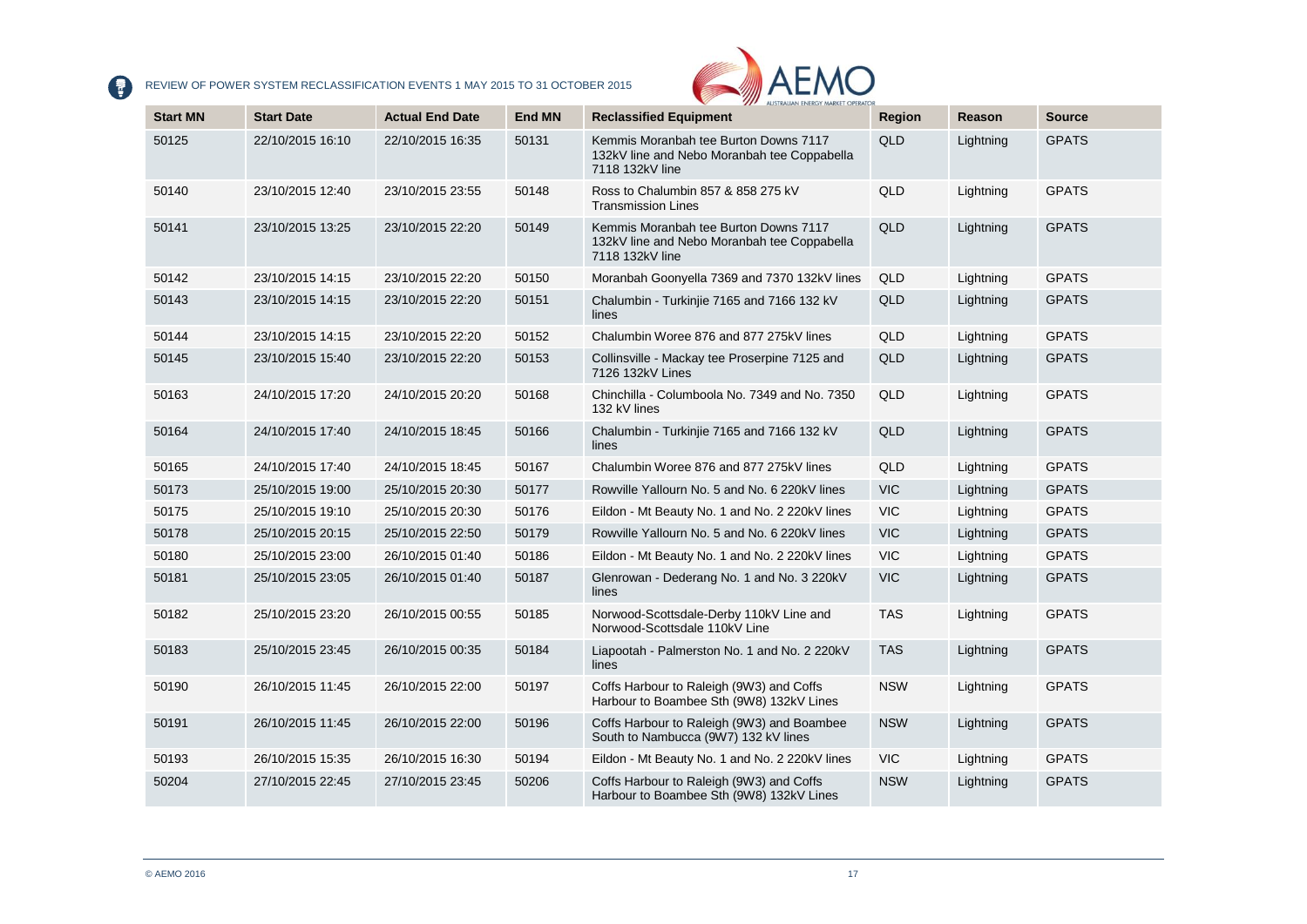

| <b>Start MN</b> | <b>Start Date</b> | <b>Actual End Date</b> | End MN | AUSTRALIAN ENERGY MARKET OPERATOR<br><b>Reclassified Equipment</b>                   | <b>Region</b> | Reason    | <b>Source</b> |
|-----------------|-------------------|------------------------|--------|--------------------------------------------------------------------------------------|---------------|-----------|---------------|
| 50205           | 27/10/2015 22:45  | 27/10/2015 23:45       | 50207  | Coffs Harbour to Raleigh (9W3) and Boambee<br>South to Nambucca (9W7) 132 kV lines   | <b>NSW</b>    | Lightning | <b>GPATS</b>  |
| 50208           | 28/10/2015 00:50  | 28/10/2015 05:00       | 50210  | Coffs Harbour to Raleigh (9W3) and Coffs<br>Harbour to Boambee Sth (9W8) 132kV Lines | <b>NSW</b>    | Lightning | <b>GPATS</b>  |
| 50209           | 28/10/2015 00:50  | 28/10/2015 05:00       | 50211  | Coffs Harbour to Raleigh (9W3) and Boambee<br>South to Nambucca (9W7) 132 kV lines   | <b>NSW</b>    | Lightning | <b>GPATS</b>  |
| 50215           | 28/10/2015 14:10  | 28/10/2015 23:40       | 50217  | Chinchilla - Columboola No. 7349 and No. 7350<br>132 kV lines                        | QLD           | Lightning | <b>GPATS</b>  |
| 50224           | 29/10/2015 06:10  | 29/10/2015 08:15       | 50226  | Chinchilla - Columboola No. 7349 and No. 7350<br>132 kV lines                        | QLD           | Lightning | <b>GPATS</b>  |
| 50229           | 31/10/2015 00:05  | 31/10/2015 11:20       | 50235  | Glenrowan - Dederang No. 1 and No. 3 220kV<br>lines                                  | <b>VIC</b>    | Lightning | <b>GPATS</b>  |
| 50230           | 31/10/2015 00:40  | 31/10/2015 10:50       | 50233  | Eildon - Mt Beauty No. 1 and No. 2 220kV lines                                       | VIC.          | Lightning | <b>GPATS</b>  |
| 50231           | 31/10/2015 05:15  | 31/10/2015 10:50       | 50234  | Rowville Yallourn No. 5 and No. 6 220kV lines                                        | <b>VIC</b>    | Lightning | <b>GPATS</b>  |
| 50236           | 31/10/2015 11:30  | 31/10/2015 12:35       | 50237  | Rowville Yallourn No. 5 and No. 6 220kV lines                                        | VIC.          | Lightning | <b>GPATS</b>  |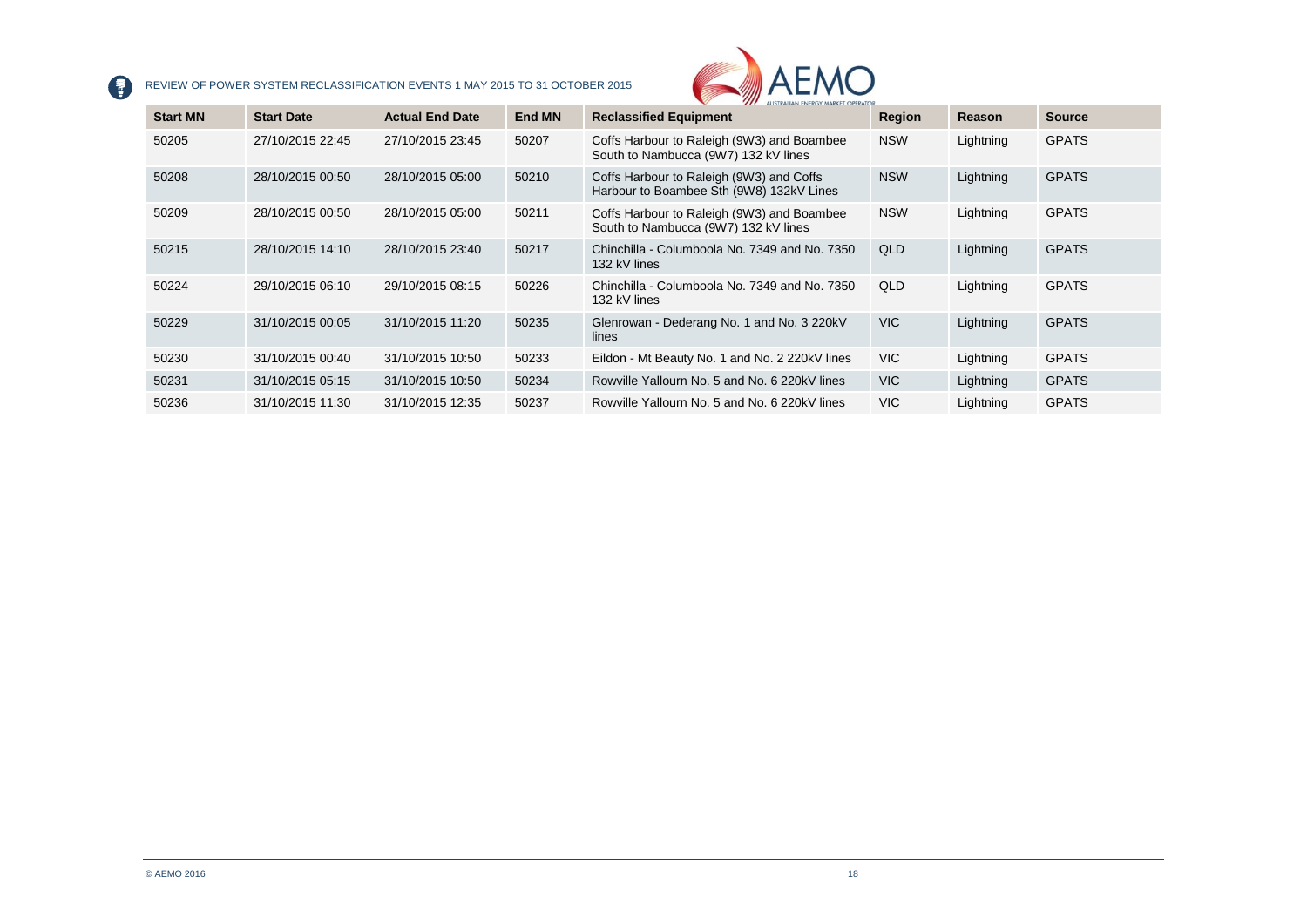

### APPENDIX B. NON-CREDIBLE CONTINGENCY EVENTS 1 MAY 2015 TO 31 OCTOBER 2015

<span id="page-18-0"></span>

| Date of<br>contingency | <b>Description</b>                                                                                                      | Region     | Reason              | Was the contingency<br>then reclassified? | <b>Comments</b>                                                                                                                                                                                                                                                                                                                                                                                                                                                                                       |
|------------------------|-------------------------------------------------------------------------------------------------------------------------|------------|---------------------|-------------------------------------------|-------------------------------------------------------------------------------------------------------------------------------------------------------------------------------------------------------------------------------------------------------------------------------------------------------------------------------------------------------------------------------------------------------------------------------------------------------------------------------------------------------|
| 17/05/2015 21:21       | Trip of Columboola - Roma 7174 132 kV at<br>Columboola end                                                              | <b>QLD</b> | Other               | <b>Yes</b>                                | Powerlink advised the trip was caused by incorrect<br>protection operation. AEMO reclassified the incident as a<br>credible contingency incident until the protection issue was<br>rectified on 11/06/2015.                                                                                                                                                                                                                                                                                           |
| 27/05/2015 12:26       | Trip of Capital Wind Farm A 330 kV bus<br>during the switching of a planned outage<br>of Capital Wind Farm C 330 kV bus | <b>NSW</b> | Other               | <b>No</b>                                 | TransGrid advised the trip was caused by human error.<br>AEMO did not reclassify the incident because the cause for<br>the trip had been identified and rectified. AEMO<br>considered that the incident was unlikely to reoccur.                                                                                                                                                                                                                                                                      |
| 24/06/2015 18:36       | Trip of Clare South - Townsville South<br>(7130) 132 kV and Strathmore No. 1 275<br><b>kV SVC</b>                       | QLD        | Other               | <b>Yes</b>                                | Powerlink advised the trip and auto-reclose of Line 7130<br>was caused by a sugar cane fire under the line. The trip of<br>the SVC was due to a faulty relay operation. AEMO<br>reclassified the incident on 25/06/2015 when the SVC was<br>returned to service. The cause of the incident was<br>unknown during the reclassification and AEMO considered<br>the incident was likely to reoccur. AEMO cancelled the<br>reclassification on 26/06/2015 when the cause was<br>identified and rectified. |
| 27/06/2015 15:01       | Trip of Rowville No. 1 220 kV bus, and<br>disconnection of No. 1 220 kV SVC                                             | <b>VIC</b> | Other               | <b>No</b>                                 | AusNet advised the trip was caused by human error.<br>AEMO did not reclassify the incident because the cause for<br>the trip had been identified and rectified. AEMO<br>considered the incident was unlikely to reoccur.                                                                                                                                                                                                                                                                              |
| 02/07/2015 08:02       | Trip of Bannaby - Marulan (36) 330 kV at<br>Bannaby end, and the trip of Bannaby 330<br>kV B bus                        | <b>NSW</b> | Other               | <b>No</b>                                 | TransGrid advised the trip was caused by faulty protection<br>operation. AEMO did not reclassify the incident because<br>the faulty protection relay was isolated. AEMO considered<br>the incident was unlikely to reoccur.                                                                                                                                                                                                                                                                           |
| 11/07/2015 17:48       | Trip of Canberra - Lower Tumut 330 kV at<br>Canberra end                                                                | <b>NSW</b> | Lightning/<br>Other | <b>Yes</b>                                | TransGrid advised the trip of Lower Tumut - Upper Tumut<br>was caused by lightning strikes. The trip of Canberra -<br>Lower Tumut was due to incorrect protection operation.<br>AEMO reclassified the incident as the cause was unknown<br>and considered the incident was likely to reoccur. AEMO<br>cancelled the reclassification on the same day when the<br>cause was identified and resolved.                                                                                                   |

#### **Table 6 Non-Credible Contingency Events 1 May 2015 to 31 October 2015**

2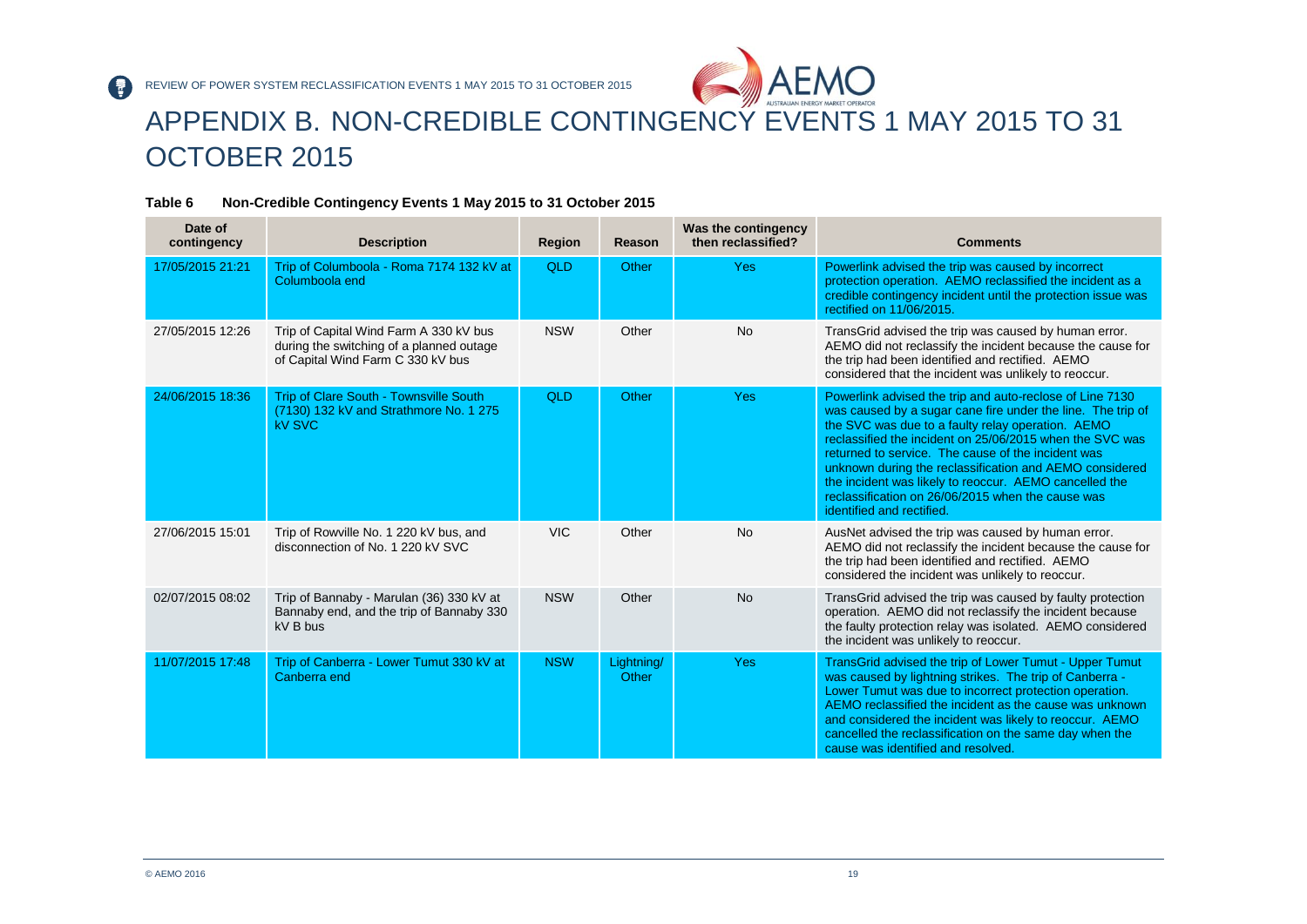

| Date of<br>contingency | <b>Description</b>                                                                                 | <b>Region</b> | Reason    | <b>FRAME AUSTRALIAN ENCRUT MARKET UPERATUR</b><br>Was the contingency<br>then reclassified? | <b>Comments</b>                                                                                                                                                                                                                                                                                                                                                                                   |
|------------------------|----------------------------------------------------------------------------------------------------|---------------|-----------|---------------------------------------------------------------------------------------------|---------------------------------------------------------------------------------------------------------------------------------------------------------------------------------------------------------------------------------------------------------------------------------------------------------------------------------------------------------------------------------------------------|
| 22/07/2015 09:12       | Trip of Lilyvale - Norwich Park (7150/1)<br>132 kV at Lilyvale end                                 | <b>QLD</b>    | Other     | <b>No</b>                                                                                   | Powerlink advised the trip of Line 7150/1 was caused by<br>faulty protection operation. AEMO did not reclassify the<br>incident as the faulty protection relay was identified and<br>isolated. AEMO considered the incident was unlikely to<br>reoccur.                                                                                                                                           |
| 28/07/2015 16:29       | Trip of Chalumbin - Woree (877) 275 kV at<br>Woree end                                             | QLD           | Other     | No                                                                                          | Powerlink advised the trip was caused by faulty protection<br>operation. AEMO did not reclassify the incident as the<br>faulty protection relay was identified and isolated. AEMO<br>considered the incident was unlikely to reoccur.                                                                                                                                                             |
| 03/09/2015 04:45       | Trip of Armidale - Tamworth 330 kV and<br>Narrabri - Tamworth 132 kV                               | <b>NSW</b>    | Lightning | <b>No</b>                                                                                   | The trip of these lines was caused by lightning strikes.<br>AEMO did not reclassify the incident because the 132 kV<br>line does not fulfil the definition of the transmission network<br>for NSW and it does not provide support to the High<br>Voltage network. TransGrid also advised that another<br>occurrence is unlikely after analysing and reviewing the trip<br>history of these lines. |
| 10/09/2015 11:15       | Trip of Kemmis No. 2 132 kV bus                                                                    | QLD           | Other     | <b>No</b>                                                                                   | Powerlink advised the trip was caused by human error<br>while working on a planned outage on Kemmis No. 2<br>transformer. AEMO did not reclassify this event as the<br>cause was identified and considered the incident was<br>unlikely to reoccur.                                                                                                                                               |
| 17/09/2015 15:26       | Trip of South East - Tailem Bend No. 1<br>275 kV and South East No. 1 SVC                          | <b>SA</b>     | Other     | <b>No</b>                                                                                   | ElectraNet advised the trip was caused by unexpected<br>protection operation. AEMO did not reclassify the incident<br>as the cause was identified and considered the incident<br>was unlikely to reoccur.                                                                                                                                                                                         |
| 14/10/2015 14:16       | Trip of Chinchilla - Coolumboola (7349)<br>and (7350) 132 kV                                       | QLD           | Lightning | Yes                                                                                         | Powerlink confirmed the trip was caused by lightning.<br>AEMO reclassified the incident as lightning was detected in<br>the vicinity. The reclassification was cancelled on the same<br>day due to lightning ended. AEMO added these lines to the<br>lightning vulnerable transmission line list in SO OP3715.                                                                                    |
| 23/10/2015 23:28       | Trip of Alcoa Portland W1 and W5 220/33<br>kV transformers, and disconnecting<br>Potlines 1 and 2. | <b>VIC</b>    | Other     | <b>No</b>                                                                                   | Alcoa Portland advised that the trip was caused by koala<br>climbing on switchgear. AEMO did not reclassify the<br>incident as the cause was identified and considered the<br>incident was unlikely to reoccur.                                                                                                                                                                                   |
| 31/10/2015 13:55       | Trip of Blanch - Mt Gambier 132 kV at Mt<br>Gambier end                                            | <b>SA</b>     | Other     | No                                                                                          | ElectraNet advised the trip was caused by protection<br>operation due to a faulty cable. AEMO did not reclassify<br>the incident as the cause was identified and rectified.<br>AEMO considered the incident was unlikely to reoccur.                                                                                                                                                              |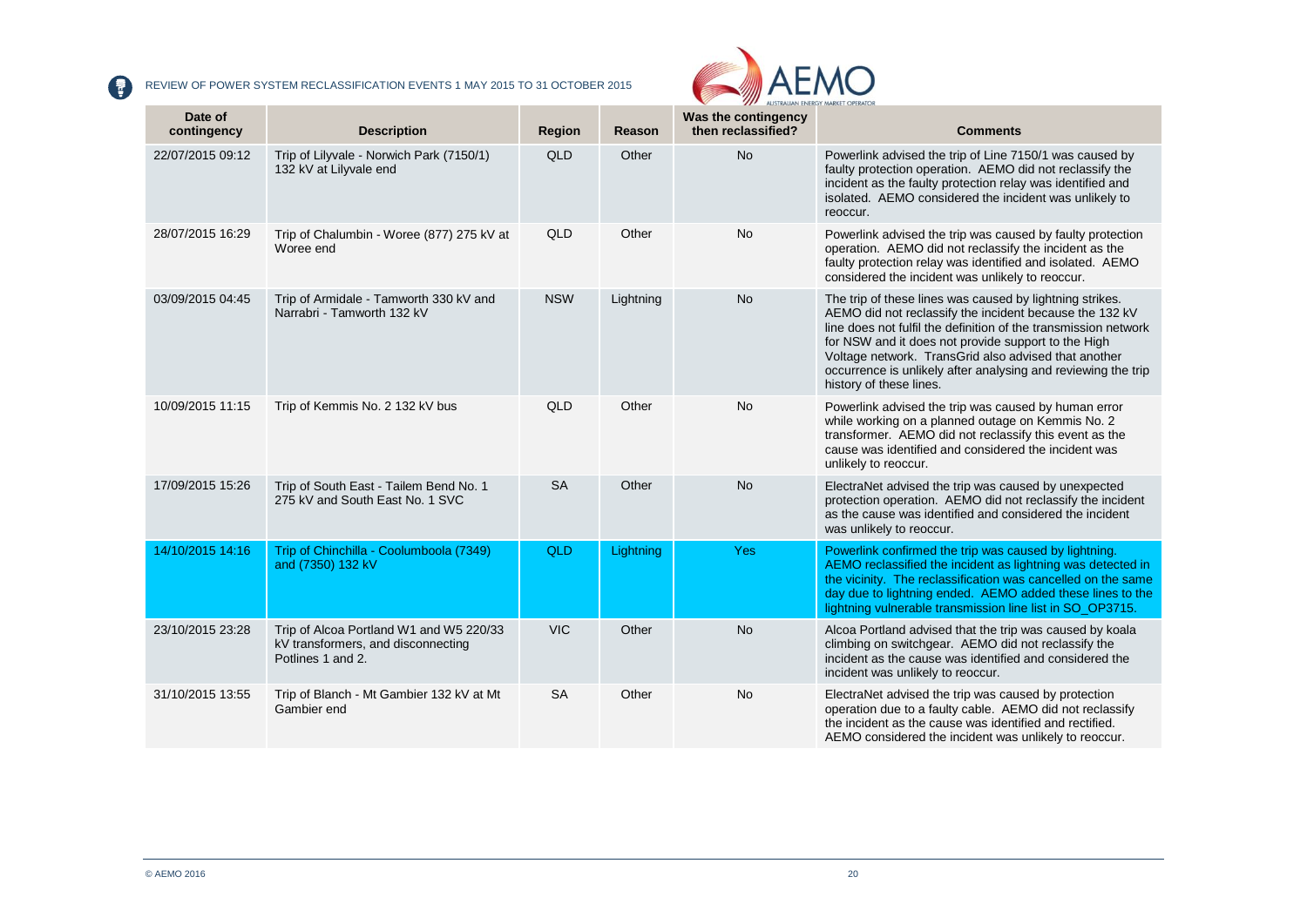

## APPENDIX C. MARKET IMPACT OF RECLASSIFICATION CONSTRAINTS 1 MAY 2015 TO 31 OCTOBER 2015

<span id="page-20-0"></span>

| <b>Reclassification</b><br><b>Start time</b> | <b>Reclassification</b><br><b>End time</b> | <b>Reclassified Equipment</b>                         | <b>Constraint</b>    | <b>Number of Dispatch Intervals</b><br>binding |
|----------------------------------------------|--------------------------------------------|-------------------------------------------------------|----------------------|------------------------------------------------|
| 20/04/2015 13:00                             | 04/05/2015 12:30                           | Trip of all generators at Darling Downs Power Station | F_MAIN+DD_N-2_MG_R60 | 43                                             |
|                                              |                                            |                                                       | F_MAIN+DD_N-2_MG_R6  | 43                                             |
|                                              |                                            |                                                       | F_MAIN+DD_N-2_MG_R5  | 43                                             |
|                                              |                                            |                                                       | F_I+DD_N-2_MG_R6     | 64                                             |
|                                              |                                            |                                                       | F_I+DD_N-2_MG_R5     | 64                                             |
|                                              |                                            |                                                       | F_I+DD_N-2_MG_R60    | 64                                             |
| 05/05/2015 14:00                             | 05/05/2015 16:25                           | Farrell - Sheffield No. 1 and No. 2 220kV lines       | T_T_FASH_5_N-2       | 28                                             |
|                                              |                                            |                                                       | F_T+FASH_N-2_RREG    | 24                                             |
|                                              |                                            |                                                       | F_T+FASH_N-2_TG_R5   | 5                                              |
|                                              |                                            |                                                       | F_T++FASH_N-2_TG_R6  | 3                                              |
|                                              |                                            |                                                       | F_T+FASH_N-2_TG_R60  | $\overline{4}$                                 |
|                                              |                                            |                                                       | F_T+FASH_N-2_TG_R6   | 3                                              |
| 06/05/2015 08:40                             | 06/05/2015 09:15                           | Farrell Reece No. 1 and No. 2 220kV lines             | F_T+FARE_N-2_TG_R6_1 | $\overline{7}$                                 |
|                                              |                                            |                                                       | F_T+FARE_N-2_RREG    | 4                                              |
| 06/05/2015 09:25                             | 06/05/2015 10:15<br>31/05/2015 22:30       | Farrell Reece No. 1 and No. 2 220kV lines             | F_T++FARE_N-2_TG_R5  | $\overline{4}$                                 |
|                                              |                                            |                                                       | F_T++FARE_N-2_TG_R6  | 2                                              |
| 31/05/2015 21:50                             |                                            | Farrell Reece No. 1 and No. 2 220kV lines             | F_T+FARE_N-2_TG_R5   | 8                                              |
|                                              |                                            |                                                       | F_T+FARE_N-2_TG_R6_1 | 8                                              |
|                                              |                                            |                                                       | F_T+FARE_N-2_TG_R60  | 8                                              |
| 09/06/2015 02:30                             | 09/06/2015 03:00                           | Farrell Reece No. 1 and No. 2 220kV lines             | F_T+FARE_N-2_TG_R5   | 6                                              |
|                                              |                                            |                                                       | F_T+FARE_N-2_RREG    | 6                                              |
|                                              |                                            |                                                       | F_T+FARE_N-2_TG_R60  | 4                                              |

#### **Table 7 Reclassification constraints that bound over the reporting period**

P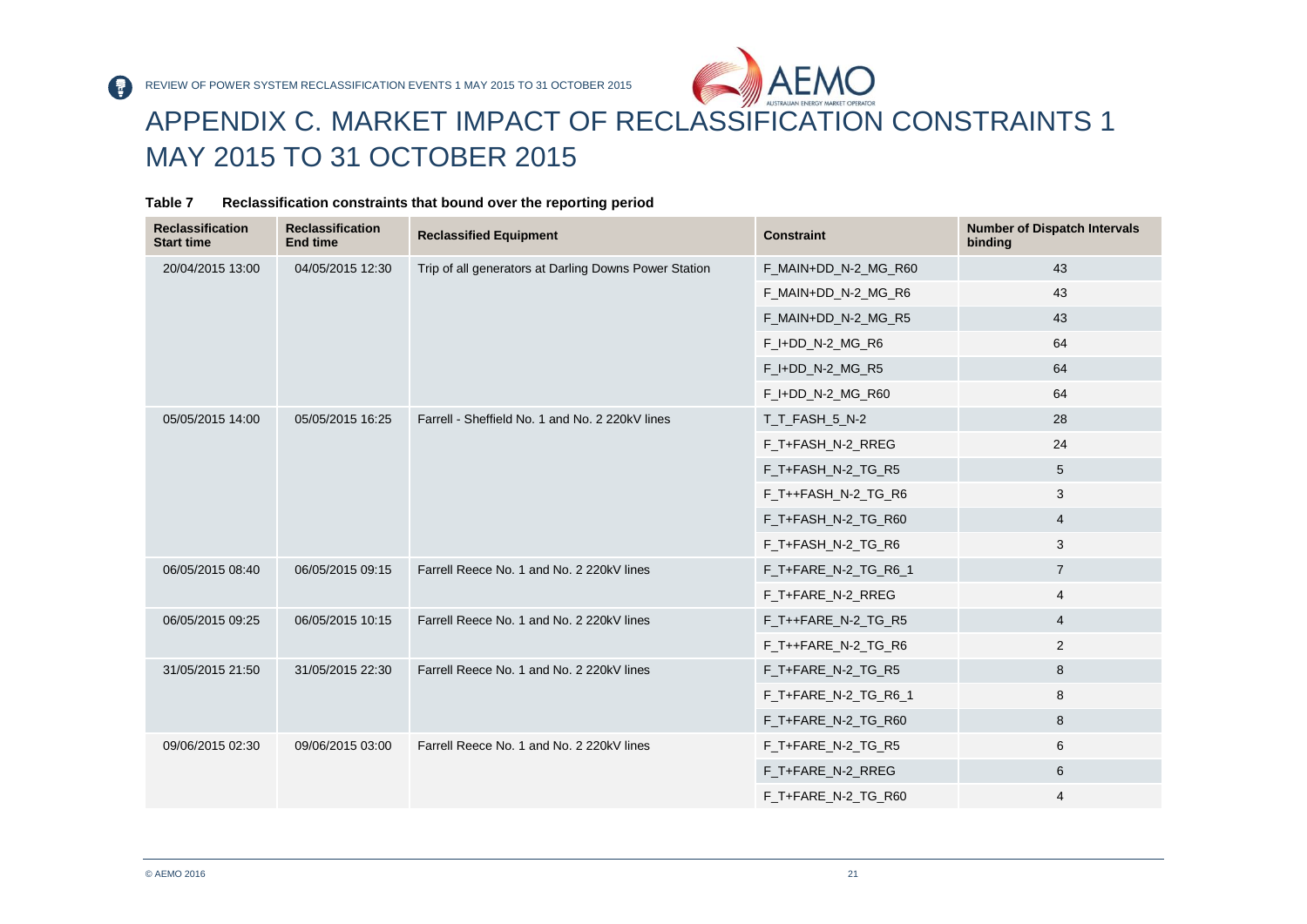

| <b>Reclassification</b><br>Start time | <b>Reclassification</b><br>End time | <b>Reclassified Equipment</b>                      | <b>Constraint</b>    | <b>Number of Dispatch Intervals</b><br>binding |
|---------------------------------------|-------------------------------------|----------------------------------------------------|----------------------|------------------------------------------------|
|                                       |                                     |                                                    | F_T+FARE_N-2_TG_R6_1 | 5                                              |
| 02/07/2015 04:15                      | 02/07/2015 05:25                    | Farrell Reece No. 1 and No. 2 220kV lines          | F_T+FARE_N-2_RREG    | $\overline{7}$                                 |
|                                       |                                     |                                                    | F_T+FARE_N-2_TG_R6_1 | 5                                              |
|                                       |                                     |                                                    | F_T+FARE_N-2_TG_R6_2 | $\overline{2}$                                 |
| 11/07/2015 12:35                      | 11/07/2015 13:40                    | Farrell - Sheffield No. 1 and No. 2 220kV lines    | F_T++FASH_N-2_TG_R6  | 11                                             |
|                                       |                                     |                                                    | F_T+FASH_N-2_RREG    | 10                                             |
|                                       |                                     |                                                    | F_T++FASH_N-2_TG_R5  | 13                                             |
|                                       |                                     |                                                    | F_T++FASH_N-2_TG_R60 | $\mathbf{1}$                                   |
|                                       |                                     |                                                    | T_FASH_MAXGEN_1      | $\overline{7}$                                 |
|                                       |                                     |                                                    | T>T_FASH_1_N-2       | 12                                             |
| 11/07/2015 16:55                      | 11/07/2015 17:30                    | Liapootah - Palmerston No. 1 and No. 2 220kV lines | T>T_NIL_LIPM_N-2_2A  | $\mathbf{1}$                                   |
| 20/07/2015 02:25                      | 21/07/2015 23:40                    | Trip of Liddell No.2 and No.3 generating units     | F_I+LD23_N-2_TG_R5   | 330                                            |
|                                       |                                     |                                                    | F_I+LD23_N-2_TG_R60  | 295                                            |
|                                       |                                     |                                                    | F_MAIN++LD_N-2_TG_R5 | 20                                             |
|                                       |                                     |                                                    | F_MAIN++LD_N-2_TGR60 | 76                                             |
|                                       |                                     |                                                    | F_MAIN+LD_N-2_TG_R5  | 27                                             |
|                                       |                                     |                                                    | F_MAIN+LD_N-2_TG_R60 | 27                                             |
|                                       |                                     |                                                    | F_I+LD23_N-2_MG_R60  | 46                                             |
|                                       |                                     |                                                    | F_I+LD23_N-2_MG_R5   | 69                                             |
|                                       |                                     |                                                    | F_I+LD23_N-2_MG_R6   | 54                                             |
|                                       |                                     |                                                    | F_MAIN++LD_N-2_MG_R6 | 27                                             |
|                                       |                                     |                                                    | F_MAIN++LD_N-2_MGR60 | 32                                             |
|                                       |                                     |                                                    | F_MAIN++LD_N-2_MG_R5 | $\overline{7}$                                 |
|                                       |                                     |                                                    | F_MAIN+LD_N-2_MG_R6  | $\overline{7}$                                 |
|                                       |                                     |                                                    | F_MAIN+LD_N-2_MG_R5  | $\overline{7}$                                 |
|                                       |                                     |                                                    | F_MAIN+LD_N-2_MG_R60 | $\overline{7}$                                 |
| 26/07/2015 03:40                      | 26/07/2015 04:25                    | Farrell Reece No. 1 and No. 2 220kV lines          | F_T+FARE_N-2_TG_R6_1 | $\overline{7}$                                 |
|                                       |                                     |                                                    | F_T+FARE_N-2_RREG    | 6                                              |
|                                       |                                     |                                                    | F_T+FARE_N-2_TG_R5   | $\mathbf{1}$                                   |